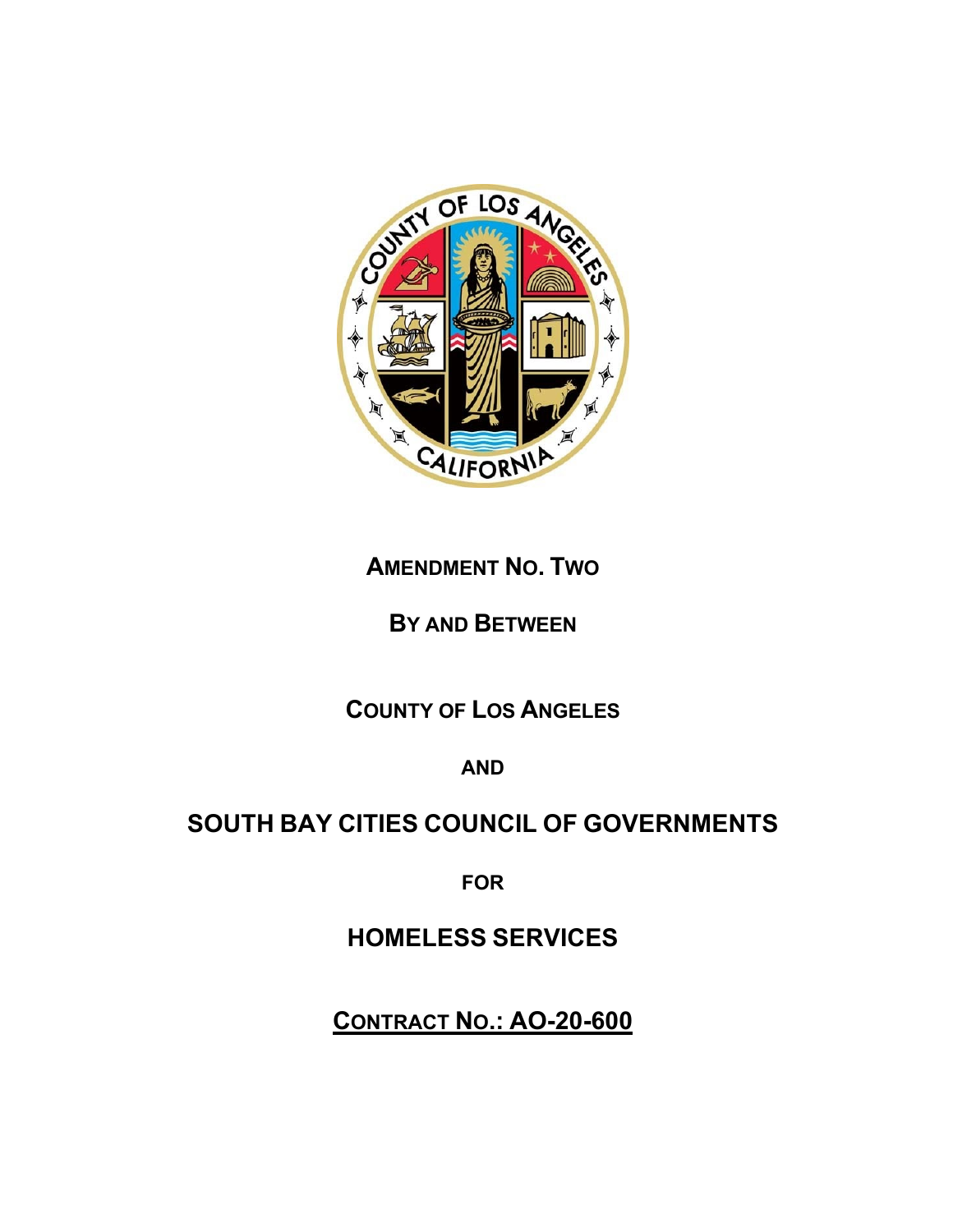#### **AMENDMENT NO. TWO**

#### **BETWEEN**

## **COUNTY OF LOS ANGELES AND SOUTH BAY CITIES COUNCIL OF GOVERNMENTS FOR HOMELESS SERVICES**

This **Amendment No. Two** ("Amendment") to Contract AO-20-600 ("Contract") is entered into by and between the County of Los Angeles (hereafter "COUNTY") and **SOUTH BAY CITIES COUNCIL OF GOVERNMENTS** (hereafter referred to as "CONTRACTOR" or "CONSULTANT"), to provide homeless services.

**WHEREAS**, on February 11, 2020, the COUNTY entered into a Contract with the CONTRACTOR to provide homeless services to the Chief Executive Office Homeless Initiative Unit; and

**WHEREAS**, on June 22, 2020, **Amendment One** was executed to modify the Statement of Work to add additional tasks covered by State COVID-19 funding to assist COGs and cities in meeting the hygiene needs of people experiencing homelessness for a three-month period, and to revise the Pricing Schedule to add an additional \$46,318 to cover the cost for a maximum of up to \$898,170; and

**WHEREAS**, the COUNTY and CONTRACTOR mutually agree that it is to both of their benefit to: 1) extend the contract term from June 30, 2021 to December 31, 2021; 2) modify the Statement of Work to add additional tasks; and 3) revise the Pricing Schedule to add an additional \$46,887 for a maximum of up to \$945,057.

**NOW, THEREFORE**, in consideration of the foregoing and for other good and valuable consideration, the receipt and sufficiency of which is hereby acknowledged, and effective upon full execution, it is agreed between the parties that the Contract shall be amended as follows:

1. **Section 4.0,** Term of Contract, Paragraph 4.1, shall be deleted in its entirety and replaced as follows:

### **4 TERM OF CONTRACT**

4.1 The term of this Contract commenced on February 11, 2020 and shall expire on **December 31, 2021,** unless sooner terminated or extended, in whole or in part, as provided in this Contract.

2. **Section 5.0**, Contract Sum, Paragraph 5.1, shall be deleted in its entirety and replaced as follows:

#### **5.0 CONTRACT SUM**

5.1 The Maximum Amount of this Contract shall be **\$945,057** for the term of this Contract as set forth Paragraph 4.0 - Term of Contract, above. Any costs incurred to complete this project in excess of the maximum not-to-exceed cost will be borne by the CONTRACTOR.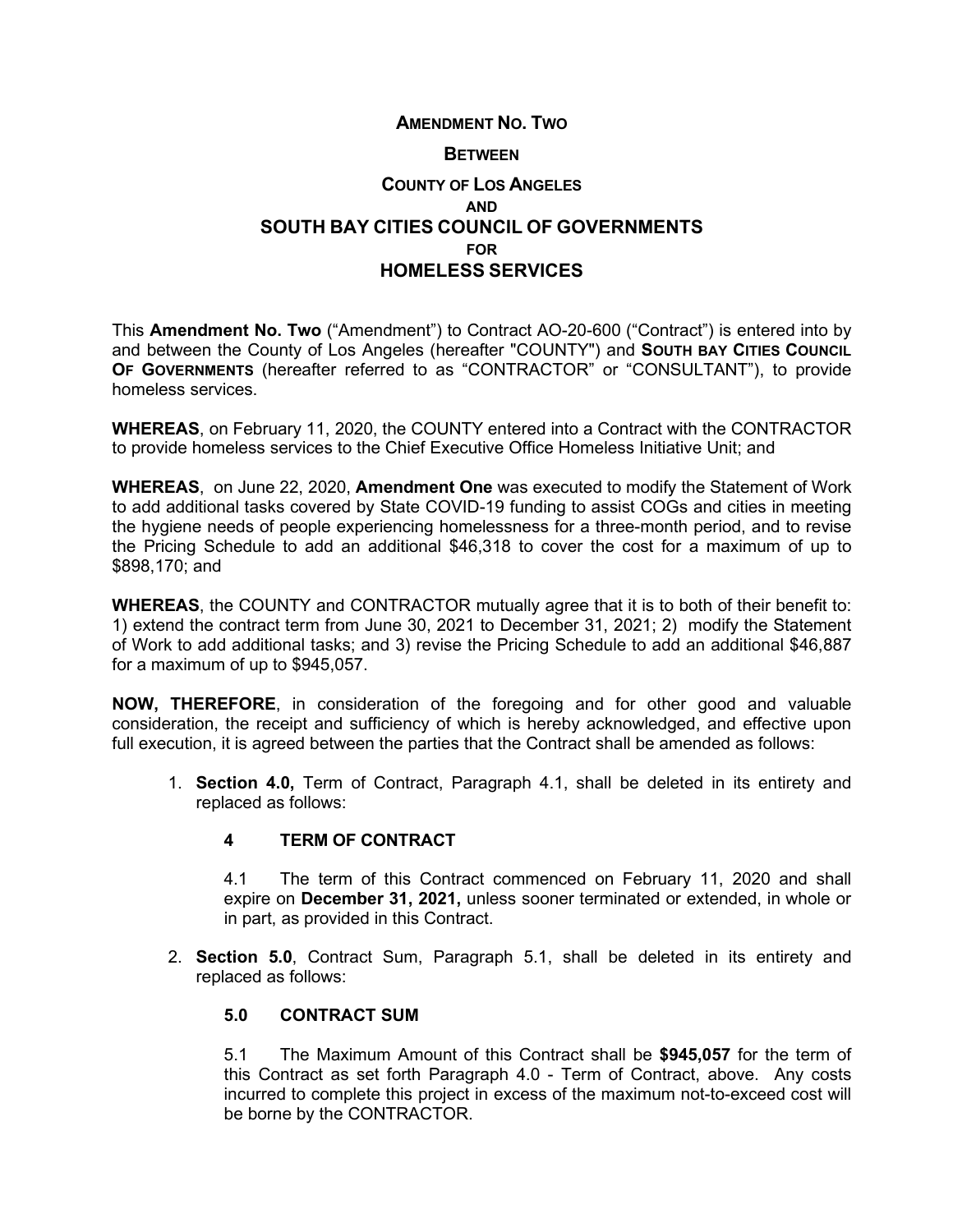- 3. **EXHIBITS A and A1, Statement of Work**, are deleted in their entirety and replaced with **Exhibit A2, Statement of Work**, attached hereto.
- 4. Any and all remaining references to Exhibits A and A1, Statement of Work in the Contract, its Table of Contents, any Amendment and Exhibits shall now be references to Exhibit A2, Statement of Work.
- 5. **EXHIBITS B and B1, Pricing Schedule**, are deleted in their entirety and replaced with **Exhibit B2-A and B2-B, Pricing Schedule**, attached hereto.
- 6. Any and all remaining references to Exhibits B and B1, Pricing Schedule in the Contract, its Table of Contents, any Amendment and Exhibits shall now be references to Exhibits B2-A and B2-B, Pricing Schedule.

All other Contract terms remain in full force and effect.

///

///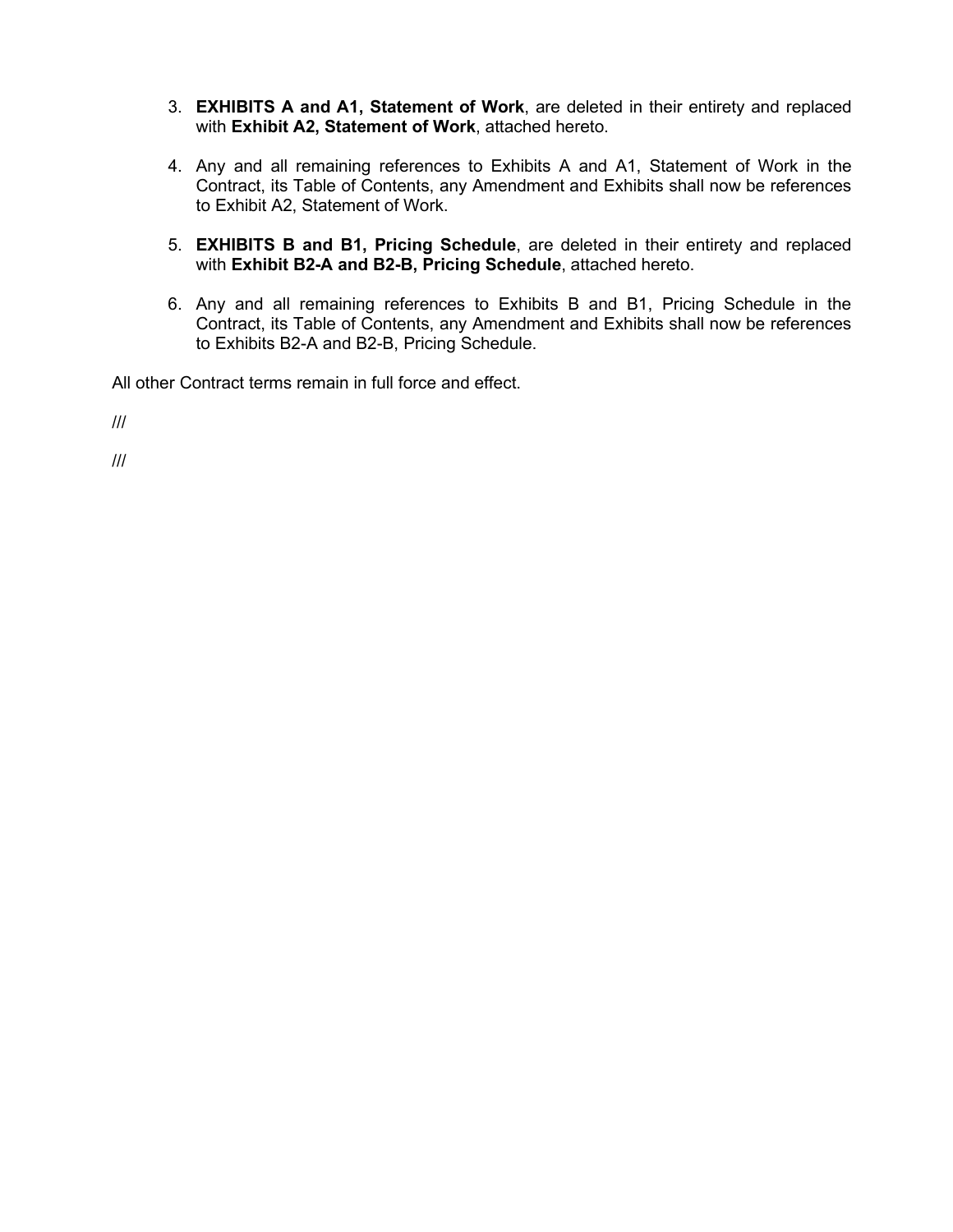IN WITNESS THEREOF, COUNTY has caused this **Amendment No. Two**, to Contract No AO-20-600, to be executed by the Chief Executive Officer. CONTRACTOR has caused this Amendment No. Two to be executed by its duly authorized representative.

COUNTY OF LOS ANGELES

 $By$ 

FESIA A. DAVENPORT Date Chief Executive Officer

APPROVED AS TO FORM: BY COUNTY COUNSEL

RODRIGO A. CASTRO-SILVA

By *Sevanna Hart.* 6/10/2021

Sevanna Hartonians Deputy County Counsel

> **SOUTH BAY CITIES COUNCIL OF GOVERNMENTS**

By **Example 20** Section 20 Section 20 Section 20 Section 20 Section 20 Section 20 Section 20 Section 20 Section 20 Section 20 Section 20 Section 20 Section 20 Section 20 Section 20 Section 20 Section 20 Section 20 Section

Print Name \_\_\_\_\_\_\_\_\_\_\_\_\_\_\_\_\_\_\_\_\_\_\_\_\_\_\_\_\_\_\_

Title\_\_\_\_\_\_\_\_\_\_\_\_\_\_\_\_\_\_\_\_\_\_\_\_\_\_\_\_\_\_\_\_\_\_\_\_\_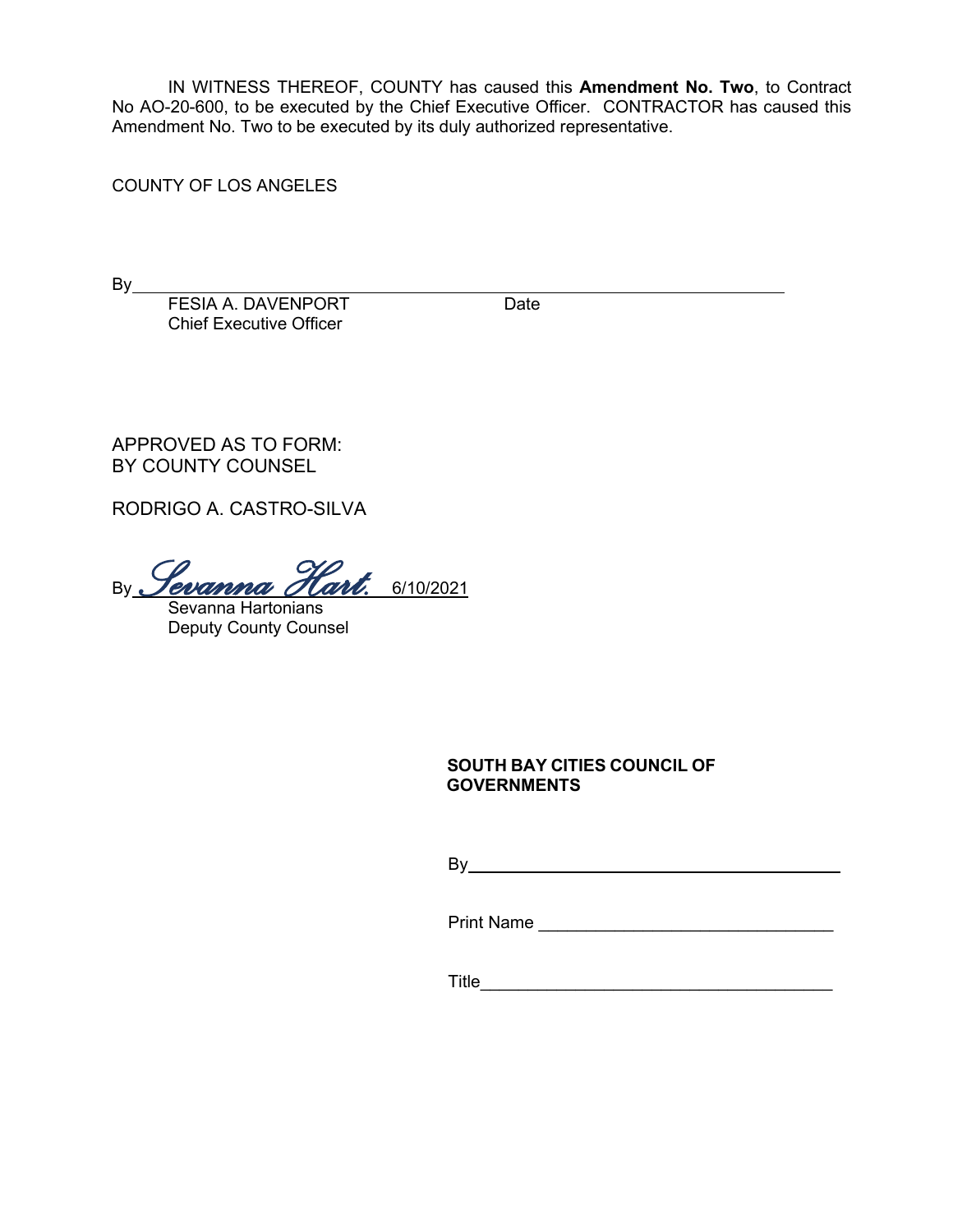### **STATEMENT OF WORK South Bay Cities Council of Governments**

This Scope of Work (SOW) is in three parts. The first details the regional homelessness coordination services that the South Bay Cities Council of Governments (SBCCOG) will conduct in support of the Los Angeles County Homeless Initiative (HI) (as described below in Task 1 and operational costs for Tasks 2 and 3). The total amount for this part is up to \$159,054.

The second part is for the Innovation Funds. On November 12, 2019, the Board unanimously approved the framework described in the October 28, 2019 Los Angeles County Chief Executive Office – Homeless Initiative (CEO-HI) Board Memo and allocated \$6 million in Measure H funds to be routed through Council of Governments (COGs) to enable cities to support activities that align with the approved Homeless Initiative Action Plan to Prevent and Combat Homelessness. In addition, the Board authorized the CEO-HI to execute and/or amend COG contracts to implement the Innovation Framework. The SBCCOG will receive \$739,685 in Innovation Funds.

The third part is in response to the Novel Coronavirus (COVID-19) Pandemic. On March 31, 2020, the Board approved a motion delegating certain authorities to the Chief Executive Officer (CEO) during declared states of emergency as related to the Novel COVID-19. On March 31, 2020, the CEO approved CEO-HI's request to accept State COVID-19 Emergency Homelessness Grant funding allocated to the County and to have delegated authority to amend existing agreements between the County and COGs to allocate the State funding to assist COGs and cities in meeting the hygiene needs of people experiencing homelessness (PEH). The SBCCOG will receive \$46,318 for a three-month period, starting upon execution date of Amendment One to this contract.

#### The maximum contract amount is not to exceed **\$ 945,057**

#### **Section I. Program Overview**

This program will continue the partnership between the County of Los Angeles and SBCCOG. SBCCOG will continue to provide regional coordination services among South Bay cities, homeless services providers, and community stakeholders relative to the implementation of the HI and the delivery of homeless services within the South Bay subregion.

SBCCOG includes the unincorporated South Bay areas of Los Angeles County and the cities of: Carson, El Segundo, Gardena, Hawthorne, Hermosa Beach, Inglewood, Lawndale, Lomita, Manhattan Beach, Palos Verdes Estates, Rancho Palos Verdes, Redondo Beach, Rolling Hills, Rolling Hills Estates, Torrance, and Los Angeles  $15<sup>th</sup>$  Council District communities of San Pedro, Harbor City, Harbor Gateway, and Wilmington. The SBCCOG Board of Directors is comprised of elected officials from each of the SBCCOG's member cities and County Districts 2 and 4 and serves as the primary governing body taking actions to support endeavors aimed at maximizing the quality of life and productivity of the South Bay region.

#### **Section II. Tasks**

#### **Task 1: Silvernest Pilot Program**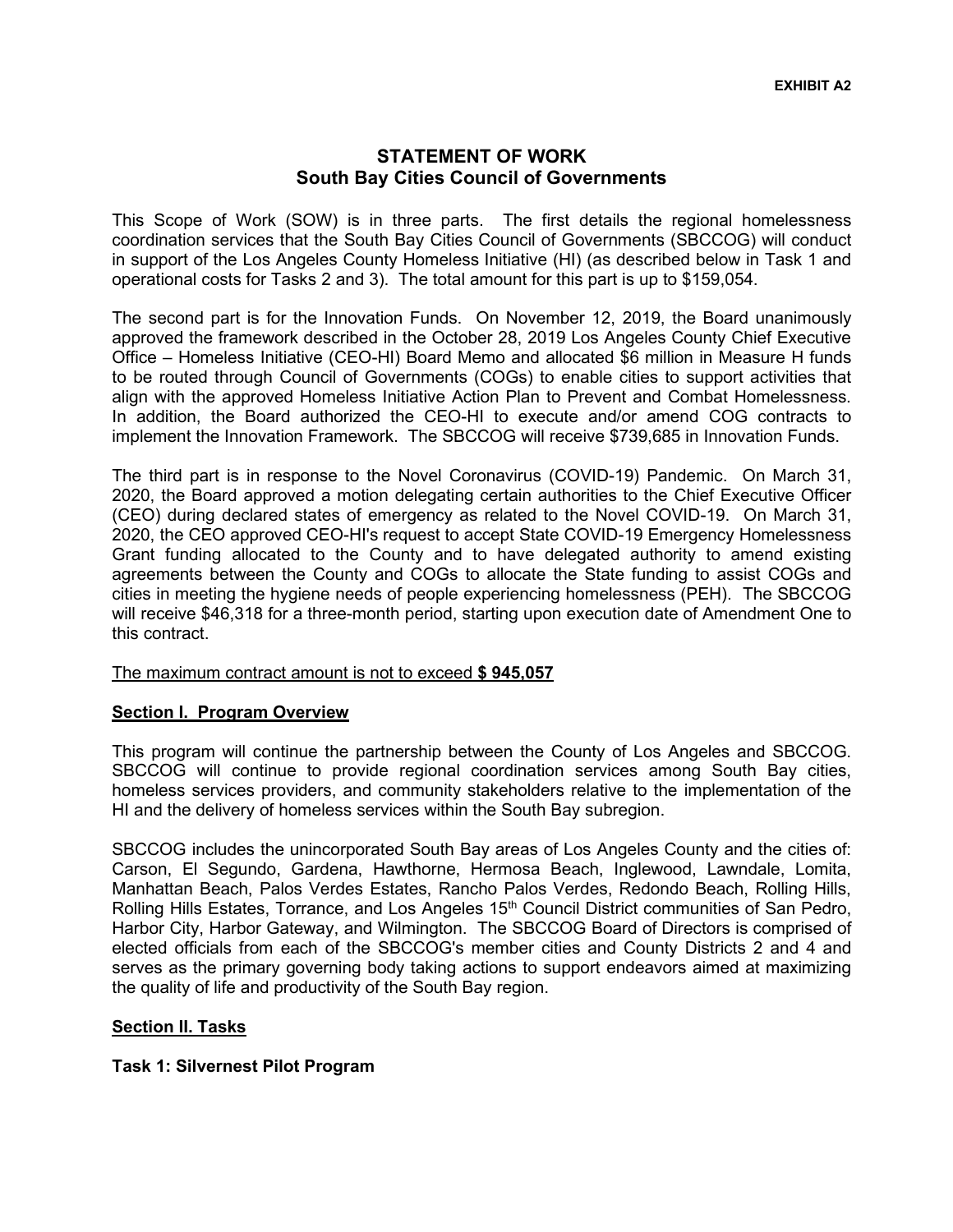- A. Submit Silvernest Pilot Program's concept paper which describes the program and how funds will be used. This concept paper is to be submitted to the County within 30 days of contract execution.
	- Deliverable: Submission of SBCCOG's Silvernest Pilot Program concept paper within 30 days of contract execution.

### **Task 2: Coordination with South Bay cities**

Engage with South Bay city councils, city managers, and staff to increase participation in and support for HI programs including but not limited to:

- A. Disseminate information to increase awareness of existing and planned programs with an emphasis on work being done through the Coordinated Entry System.
	- Deliverable: 1 time per quarter (6 times total per contract term).
- B. Facilitate engagement of South Bay cities public information officers in disseminating information on HI programs via social media platforms, including LinkedIn groups.
	- Deliverable: 1 time per quarter (6 times total per contract term).
- C. Facilitate regular meetings of the SBCCOG Homeless Services Task Force which includes cities, first responders and community organizations working in the South Bay on homeless issues.
	- Deliverable: Nine meetings per contract term (January, March, May, July, September, November, January, March and May).
- D. Attend city-sponsored meetings, such as Homeless Task Forces, Working Groups, and appropriate commissions/committees.
	- Deliverable: 9 meetings per contract term.
- E. Organize trainings and outreach events including but not limited to Housing and Health Resource Fairs, First Responders Trainings, and Landlord Workshops.
	- Deliverable: One training and/or outreach event per quarter.
- F. Prepare correspondence/reports and make public presentations regarding the HI. Respond to inquiries from cities regarding HI programs, homeless services, and issues.
	- Deliverable: Monthly updates are given at the SBCCOG Board of Directors meetings (15 times per contract term). Public presentations will be given as requested by South Bay cities.
	- Deliverable: Distribute HI information at SBCCOG Board meetings (15 times per contract term) and other SBCCOG meetings including the Senior Services Working Group (6 times per contract term).
- G. Maintain a comprehensive list of agencies working in the South Bay that fit within the Measure H strategies on the SBCCOG Homeless Services in the South Bay webpage on the SBCCOG website. [http://southbaycities.org/programs/homeless-services](http://southbaycities.org/programs/homeless-services-south-bay)[south-bay](http://southbaycities.org/programs/homeless-services-south-bay)
	- Deliverable: Updates shall be posted quarterly.
- H. Identify specific problem areas and/or issues in the South Bay and collaborate with county departments on possible strategies for improvement.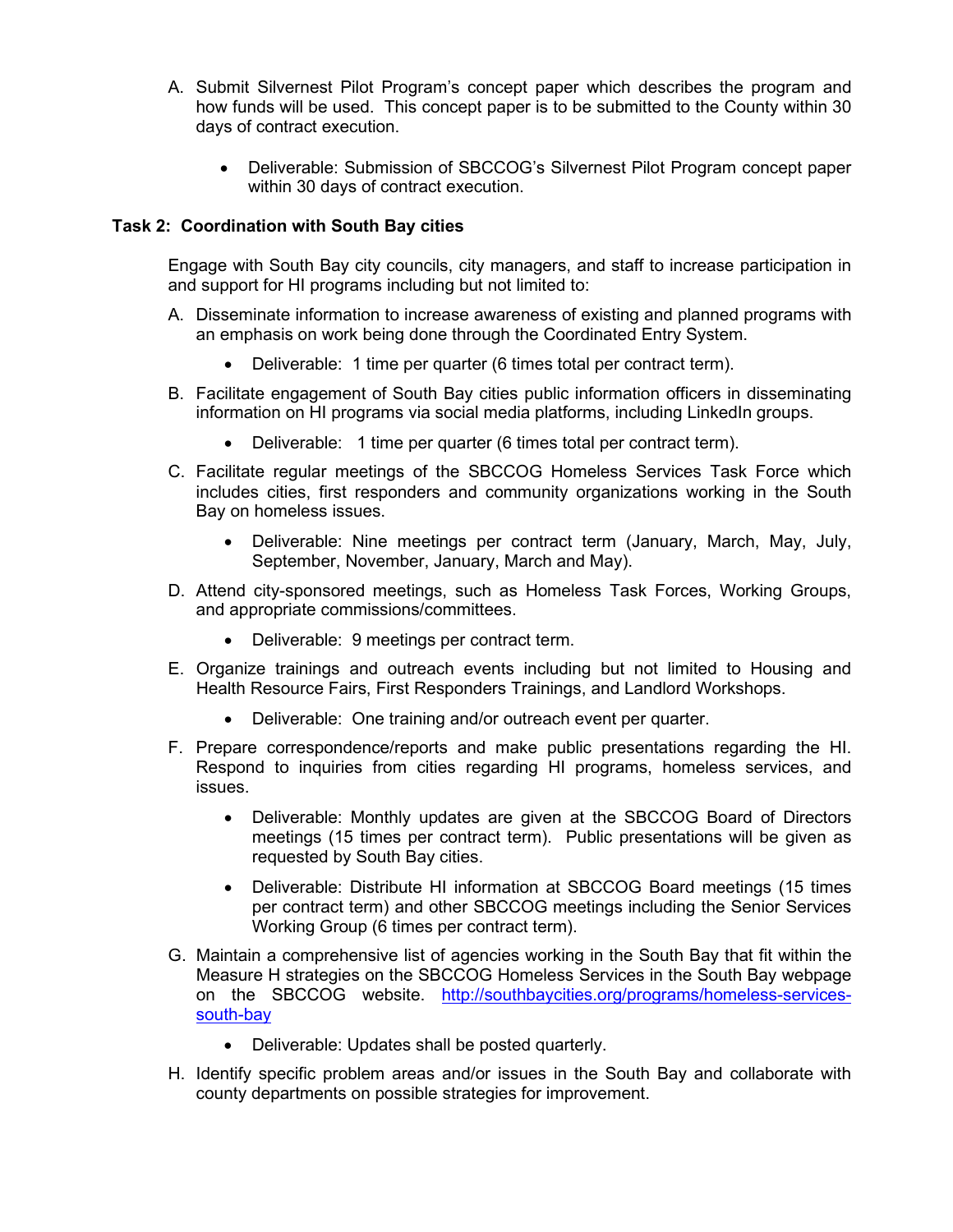- Deliverable: Document problem areas and/or issues and the collaboration involved.
- I. Work with cities to complete Homelessness Plans.
	- Deliverable: 1 city to complete Homelessness Plan.
- J. Monitor, support, and assist cities to implement their Homelessness Plans.
	- Deliverable: Provide connections between cities and LA County resources associated with specific HI Strategies, as needed, and partner with HI program to provide technical assistance to these cities.
- K. Provide city staff information on homelessness funding opportunities and help keep them appraised of RFPs and applications. Help identify potential areas of collaboration among cities to create joint-city implementation plans and help facilitate partnerships with cities to apply jointly for funding.
	- Deliverable: 9 times per contract term.
- L. Working in close partnership with SPA 8's Coordinated Entry System (CES) collaborative and the South Bay Coalition to End Homelessness, provide joint leadership in identifying and coordinating solutions and long-term strategic plans.
	- Deliverable: 7 joint meetings per contract term
- M. Support homelessness prevention strategies, focusing on older adults.
	- Deliverable: Research implementation of a shared housing program as a homelessness prevention strategy beginning with a focus on older adults by mid-year of contract.
	- Deliverable: Work with stakeholders and cities to implement this program if deemed feasible by end of contract term.
- N. Support strategies to combat and reduce homelessness.
	- Deliverable: Research implementation of a Safe Parking program by mid-year of contract.
	- Deliverable: Work with stakeholders and cities to implement this program if deemed feasible by end of contract term.
- O. Promote HI programs through SBCCOG website, newsletters, e-blasts and social media platforms.
	- Deliverable: One article on SBCCOG website 1 time per contract year; one article in SBCCOG South Bay Watch quarterly newsletter for a total of 4 articles; quarterly e-blasts for a total of 6 e-blasts; quarterly posts on social media for a total of 6 per contract term
- P. Using city plan strategies, explore the development of a regional homelessness plan.
	- Deliverable: by end of contract term.
- Q. Collaborate with Supervisors and staff in Districts 2 and 4, along with community stakeholders, in exploring the development of affordable housing in LA County unincorporated.
	- Deliverable: quarterly meetings with deputies in Districts 2 and 4.
- R. Collaborate with other Councils of Governments (COG) in developing a workshop to be repeated in COG service areas that will include LACHI, LA County Departments that interface with Measure H.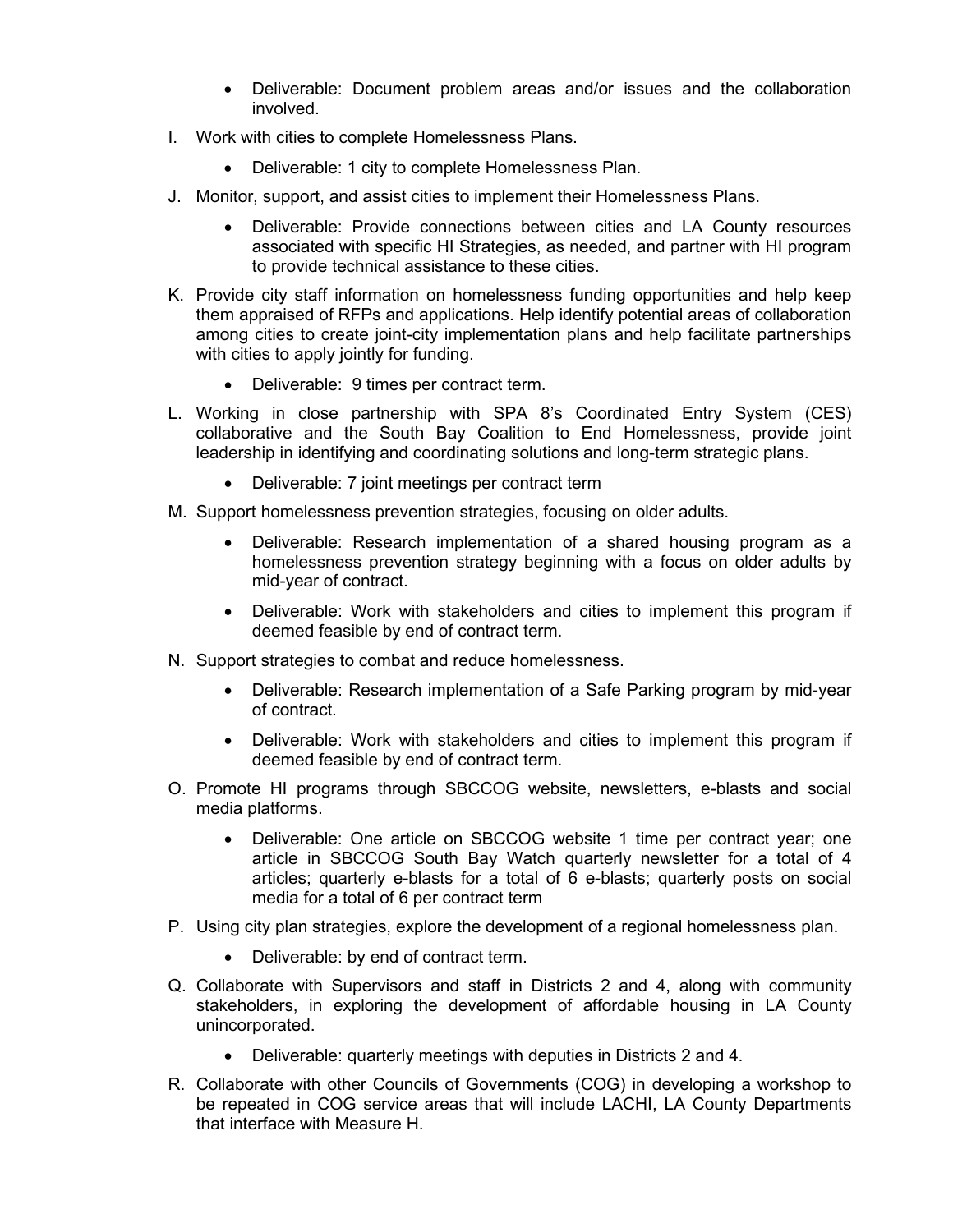• Deliverable: 2 workshops.

### **Task 3: Coordination with Service Providers and Community Stakeholders**

Work with regional homeless organizations and coalitions to support the coordination of homeless services in the South Bay including:

- A. Maintain and keep updated a list of South Bay homeless resources and programs on SBCCOG Homeless Services in the South Bay webpage.
	- Deliverable: Updates shall be posted quarterly.
- B. Attend meetings of the SPA 8 Coordinated Entry System, South Bay Coalition to End Homelessness, Los Angeles Homeless Services Authority, and other stakeholder meetings and events as appropriate.
	- Deliverable: 9 meetings per contract term.
- C. Serve as liaison between SBCCOG, HI, and the South Bay business and interfaith communities. Work with Chambers of Commerce to educate businesses. Convene meetings as needed.
	- Deliverable: quarterly meetings during contract term for a total of 6.
- D. Keep local, county, state, and federal elected officials and their legislative offices in the South Bay informed about regional programs, activities and events to combat homelessness.
	- Deliverable: quarterly meetings during contract term for a total of 6.
- E. Collaborate with the South Bay Workforce Investment Board to promote employment programs and jointly apply for additional grant funding.
	- Deliverable: meet 3 times per contract term to discuss grant funding opportunities.
- F. Explore the potential for the implementation of a Safe Parking program in the South Bay with faith-based communities.
	- Deliverable: by end of contract term.

### **Task 4: Innovation Funds**

SBCCOG will administer the Innovation Program including program selection, implementation, monitoring, evaluation and procurement. Innovation Program includes 8 components:

- 1. Home Sharing Pilot Program
- 2. Safe Parking
- 3. Ordinances/Interim Housing
- 4. Education and Training
- 5. Client Aid/Flex Funds
- 6. City of Torrance Homelessness Plan
- 7. City of Redondo Beach Enhanced Response Pilot Program
- 8. Administration (overhead and oversight)

### **1. Home Sharing Pilot**

SBCCOG will retain a contractor to develop a Home Sharing Pilot, an online matching program, with a goal to match at least 13 landlords and home seekers for the duration of the contract.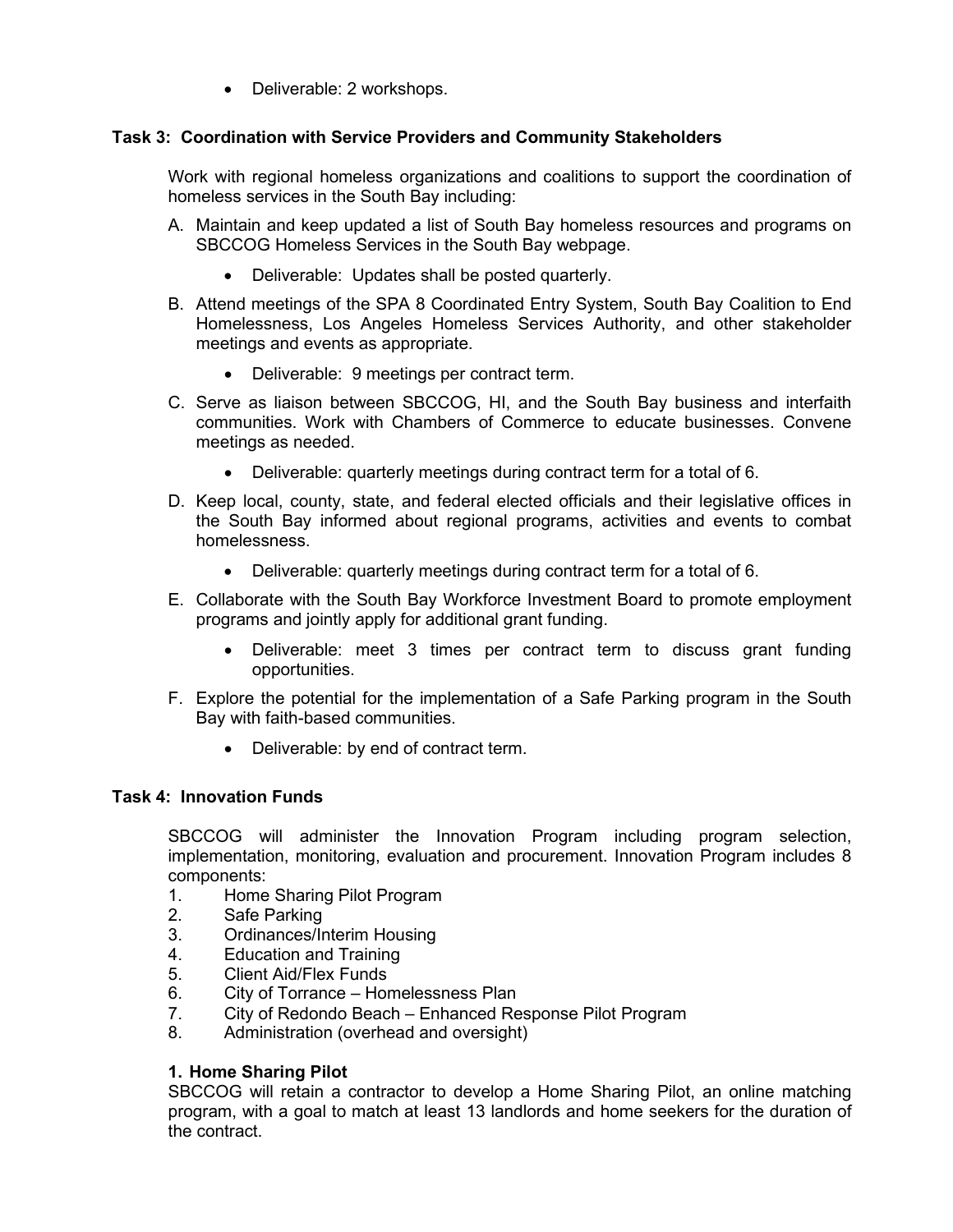| <b>Key Activities</b>         | <b>Performance Metrics</b>         | <b>Planned Outcomes</b> |
|-------------------------------|------------------------------------|-------------------------|
| 1.1 SBCCOG to develop job     | Development and posting of         | Hiring of an Intern     |
| description for intern and    | job description for intern         | by Quarter 1 (Q1)       |
| post job announcement         |                                    |                         |
| 1.2 SBCCOG to be trained      | <b>Training material</b>           | <b>By Q1:</b>           |
| by Silver nest on home        | # of staff trained                 | • 3 SBCCOG staff to     |
| sharing platform; set up      | # of accounts set up               | be trained              |
| accounts and reports          |                                    | • 3 of staff to have    |
|                               |                                    | account set up          |
| 1.3 Develop marketing         | <b>Marketing materials</b>         | • Marketing and         |
| materials and                 | <b>Outreach and Implementation</b> | Implementation          |
| implementation plan           | <b>Plan</b>                        | materials               |
|                               |                                    | completed by Q1         |
| 1.4 SBCCOG to work with       | # of participating agencies        | <b>By Q2:</b>           |
| cities, Villages, faith-based | # of homeowners who meet           | • At least 15           |
| communities to seek           | the Silver nest home sharing       | participating           |
| homeowners to participate     | criteria                           | agencies                |
| in sharing their homes        | # of homeowners' registration      | • At least 30           |
|                               | using the Silver nest platform.    | homeowners who          |
|                               |                                    | meet the Silvernest     |
|                               |                                    | criteria                |
|                               |                                    | • At least 15           |
|                               |                                    | homeowners              |
|                               |                                    | registered              |
| 1.5 Engage cities, service    | # of eligible clients recruited    | At least 75 clients     |
| providers, faith-based        | Goal is to recruit and register    | registered by Q2        |
| communities to seek           | up to 100 potential individuals    |                         |
| individuals experiencing      | meeting established                |                         |
| homelessness or on the        | <b>Silvernest home sharing</b>     |                         |
| verge of becoming             | criteria                           |                         |
| homelessness to share a       |                                    |                         |
| home                          |                                    |                         |
| 1.6 Successfully match        | # of matches                       | <b>By Q3:</b>           |
| homeowners with               |                                    | • At least 13 matches   |
| housemates                    |                                    | • At least 80% of the   |
|                               |                                    | matches lasting for 6   |
|                               |                                    | months                  |
| 1.7 SBCCOG to develop a       | # of partners                      | <b>By Q3:</b>           |
| relationship with LA Family   | # of meetings                      | • 3 partners            |
| Housing to explore the        | Assessment plan to develop a       | • 2 meetings            |
| development of a home         | home sharing consortium            | • Assessment plan to    |
| sharing consortium            |                                    | develop a home          |
|                               |                                    | sharing consortium      |
|                               |                                    | • Narrative to be       |
|                               |                                    | provided in the         |
|                               |                                    | quarterly report        |

#### **2. Safe Parking**

Develop a Safe Parking program with case management following the Los Angeles Homeless Services Authority guidelines, including potential services provided, budget client eligibility and prospective program operators.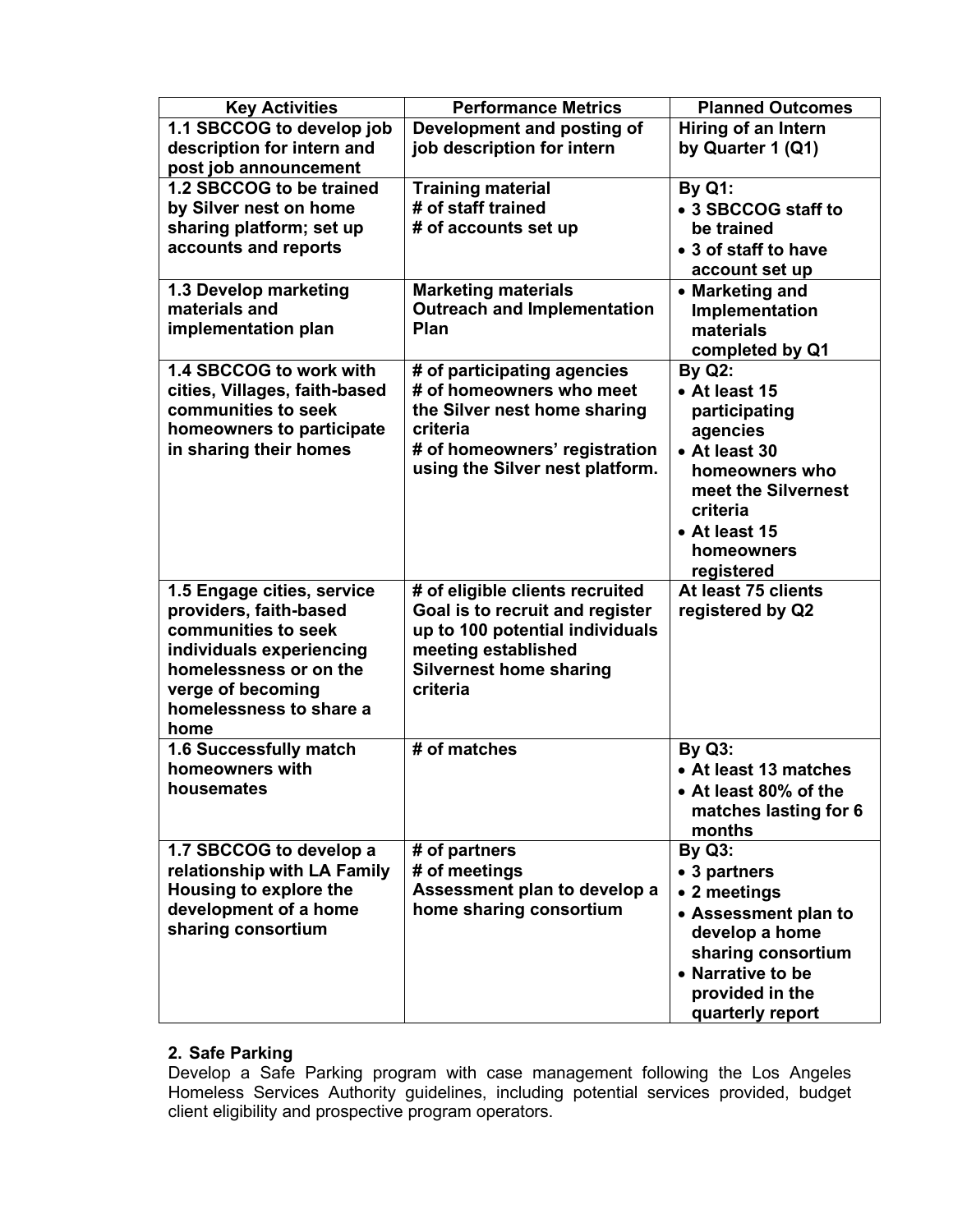| <b>Key Activities</b>                                                                                                                         | <b>Performance Metrics</b>                                                                                                                                                                           | <b>Planned Outcomes</b>                                                                                                                                                                                                                                                                                                                            |
|-----------------------------------------------------------------------------------------------------------------------------------------------|------------------------------------------------------------------------------------------------------------------------------------------------------------------------------------------------------|----------------------------------------------------------------------------------------------------------------------------------------------------------------------------------------------------------------------------------------------------------------------------------------------------------------------------------------------------|
| 1.1 Develop a Safe<br><b>Parking Program</b>                                                                                                  | <b>Feasibility Study</b><br><b>Safe Parking Program</b><br><b>RFP</b> to select an<br>operator                                                                                                       | • Program to be developed by<br>Q3<br>• At least 1 provider is<br>selected during the contract<br>term<br>• Narrative to be provided in<br>the Quarterly Report                                                                                                                                                                                    |
| 1.2 Determine feasibility<br>of operating a safe<br>parking program                                                                           | # of city(ies) engaged<br># of sites identified                                                                                                                                                      | • At least 2 sites identified<br>during the contract term                                                                                                                                                                                                                                                                                          |
| 1.3 Assess potential<br>parking lot sites and<br>select at least one site,<br>meeting program<br>established criteria<br>1.5 SBCCOG to assist | <b>Criteria for</b><br>assessment<br># of sites assessed<br># of vehicles                                                                                                                            | • At least 1 site identified for<br>assessment during the<br>contract term<br>• Narrative to be provided in<br>the Quarterly Report<br>For the Contract Term:                                                                                                                                                                                      |
| in securing service<br>provider for case<br>management-related<br>services                                                                    | # of clients engaged<br># of clients served<br># of clients who<br>completed a Housing<br>Plan<br># of clients referred to<br>interim or permanent<br>housing<br># of clients securing<br>employment | • At least 15 clients engaged<br>• Accommodate at least 13<br>clients/vehicles<br>• At least 75% of clients<br>engaged<br>• At least 60% of clients<br>served<br>• 100% of clients complete<br><b>Housing Plan</b><br>• At least 75% of clients<br>referred to interim or<br>permanent housing<br>• At least 50% of clients<br>securing employment |

## **3. Emergency Shelter & Interim Housing**

SBCCOG will review each of the 15 member-cities ordinances as they relate to emergency shelter/interim housing. The goal is to identify potential location(s) and work with member cities to conduct feasibility study to determine the potential of providing an emergency shelter or other type of interim housing.

| <b>Key Activities</b>                                                                       | <b>Performance Metrics</b>              | <b>Planned Outcomes</b>                                        |
|---------------------------------------------------------------------------------------------|-----------------------------------------|----------------------------------------------------------------|
| 1.1 Review cities'<br>ordinances related to                                                 | <b>Assessment of city</b><br>ordinances | <b>Completed assessment by</b><br>Q1                           |
| emergency shelters<br>1.2 Identify potential                                                | <b>Criteria for interim</b>             | At least 2 potential shelters                                  |
| emergency shelter or                                                                        | housing                                 | identified by Q2                                               |
| interim housing sites                                                                       | # of sites identified                   | Narrative to be provided in<br>the quarterly report            |
| <b>1.3 Conduct feasibility</b><br>assessment including<br>program development and<br>budget | <b>Feasibility Study</b>                | <b>Completed Feasibility Study</b><br>during the contract term |
| 1.4 Implementation plans                                                                    | <b>Implementation Plan</b>              | <b>Completed Implementation</b>                                |
| for interim housing                                                                         |                                         | Plan during the contract                                       |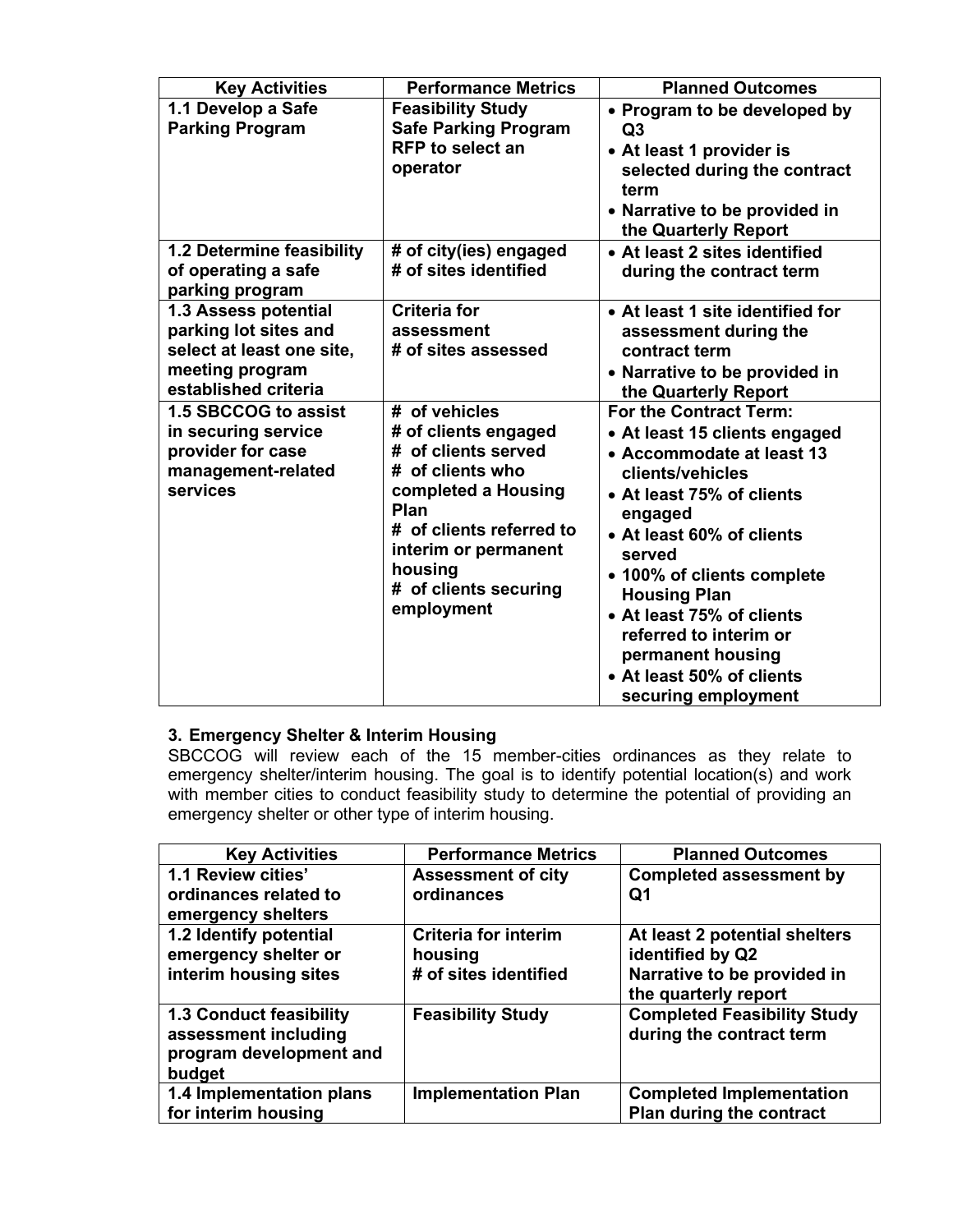|  | . |
|--|---|
|  |   |

## **4. Education and Training**

Develop city-specific training modules for use by the city staff, elected officials, business and community stakeholders to gain a better understanding of homelessness and possible solutions.

| <b>Key Activities</b>                                                                                                                                                                                          | <b>Performance Metrics</b>                                                                                              | <b>Planned Outcomes</b>                                                                                                                                                                                                        |
|----------------------------------------------------------------------------------------------------------------------------------------------------------------------------------------------------------------|-------------------------------------------------------------------------------------------------------------------------|--------------------------------------------------------------------------------------------------------------------------------------------------------------------------------------------------------------------------------|
| 1.1 Develop educational<br>modules for city staff on<br>all aspects of<br>homelessness<br>1.2 Assist in the<br>customization of training<br>for each city and include<br>city-specific information<br>and data | <b>Regional training</b><br>modules<br><b>Complete</b><br>customized modules                                            | • Completed training module<br>during the contract term<br>Narrative to be provided in<br>the Quarterly Reports<br>• Completed Narrative during<br>the contract term<br>• Narrative to be provided in<br>the Quarterly Reports |
| 1.3 Implement the<br>educational modules for<br>city staff in coordination<br>with the member cities                                                                                                           | <b>Implementation Plan</b><br># of cities trained<br># of City departments<br>trained<br># of City employees<br>trained | • During the contract term:<br>• All 15 cities trained<br>• At least 2 City departments<br>trained<br>• At least one Master Trainer<br>to be trained per City<br>At least 5 City employees<br>$\bullet$<br>trained             |
| 1.4 Develop<br>talking points for elected<br>officials on all aspects of<br>homelessness                                                                                                                       | <b>Talking points</b>                                                                                                   | • Talking points developed<br>during the contract term<br>Narrative to be provided in<br>the Quarterly Reports                                                                                                                 |
| 1.5 Host a training/ forum<br>for elected officials to<br>review training modules<br>and talking points                                                                                                        | # of trainings<br># of forums<br># of trainees                                                                          | During the contract term:<br>At least 2 trainings/forums<br>At least 15 trainees<br>$\bullet$                                                                                                                                  |
| 1.6 Engage and educate<br>the business sector                                                                                                                                                                  | <b>Educational</b><br>materials<br># of forums<br># of participants                                                     | During the contract term:<br>• Educational materials to be<br>completed<br>• At least 1 forum<br>• At least 15 of participants<br>• At least one social<br>enterprise established                                              |
| 1.8 Develop PSAs on<br>various Homelessness<br>topics                                                                                                                                                          | <b>PSA materials</b><br># of PSAs/topics<br># of PSAs ran<br># of viewership                                            | During the contract term:<br>• At least 1 of PSAs/topics<br>• At least 1 PSAs ran<br>Narrative to be provided in<br>the quarterly report                                                                                       |

### **5. Client Aid/Flex Funds**

Administer the Client Aid/Flex Funds to help support the costs of preventing homelessness or moving people experiencing homelessness towards/into housing through the Coordinated Entry System.

| <b>Key Activities</b> | <b>Performance</b> | <b>Planned Outcomes (tracks clients by</b> |
|-----------------------|--------------------|--------------------------------------------|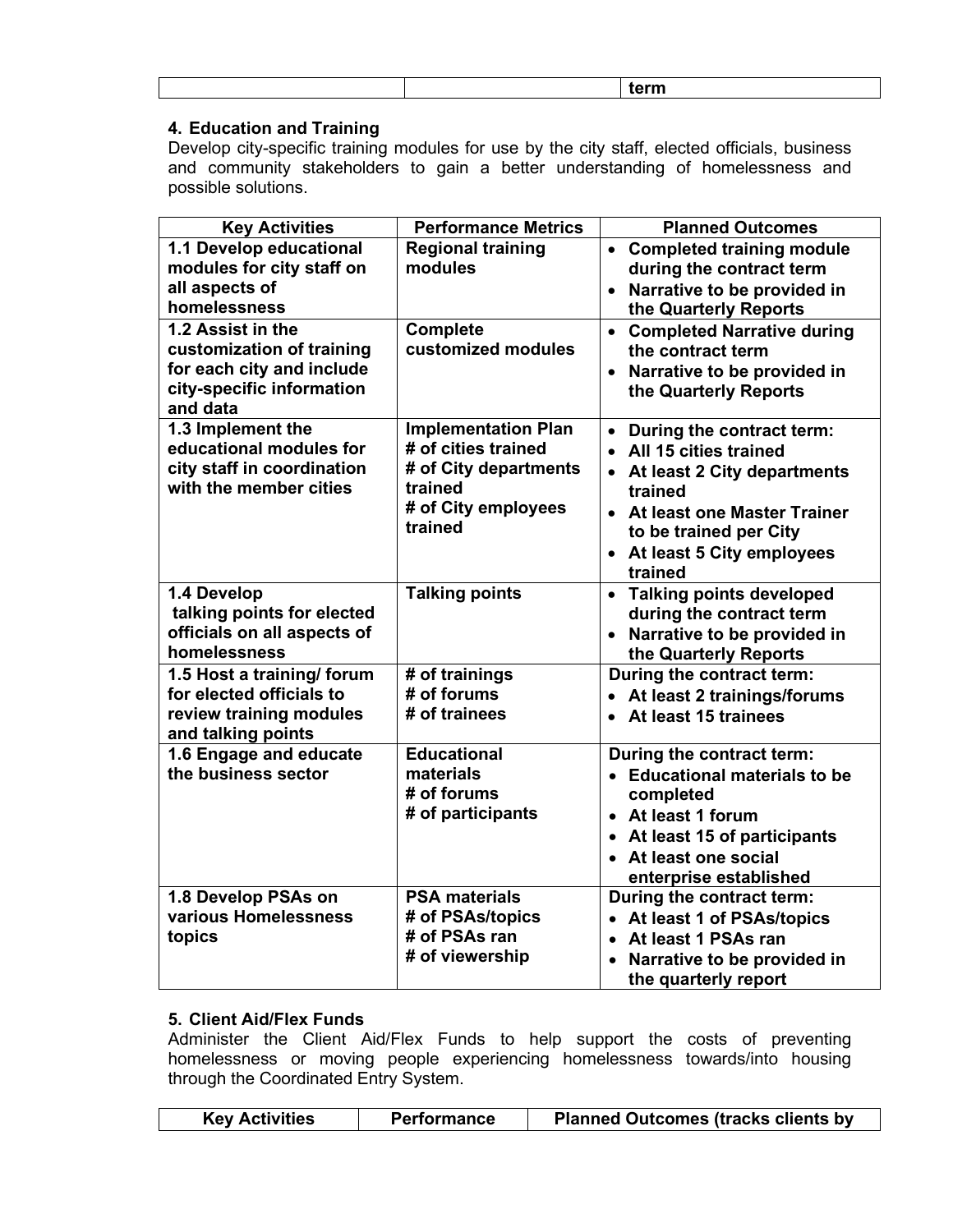|                                                                                      | <b>Metrics</b>                                                                                                                                                                                                                                                                                                                       | city)                                                                                                                                                                                                                                                                                                                                                                                                                                                            |
|--------------------------------------------------------------------------------------|--------------------------------------------------------------------------------------------------------------------------------------------------------------------------------------------------------------------------------------------------------------------------------------------------------------------------------------|------------------------------------------------------------------------------------------------------------------------------------------------------------------------------------------------------------------------------------------------------------------------------------------------------------------------------------------------------------------------------------------------------------------------------------------------------------------|
| 1.1 Develop draft<br><b>MOU with partnering</b><br>agencies for County's<br>approval | <b>MOU</b>                                                                                                                                                                                                                                                                                                                           | <b>Completed MOU by Q2</b>                                                                                                                                                                                                                                                                                                                                                                                                                                       |
| 1.2 Administer the<br><b>Motel Voucher</b><br>program                                | # of clients<br>receiving motel<br>vouchers<br># of housing<br>plans<br># of households<br>referred to<br><b>Interim Housing</b><br># of households<br>secured Interim<br><b>Housing</b><br># of households<br>referred to<br><b>Permanent</b><br><b>Housing</b><br># of households<br>secured<br><b>Permanent</b><br><b>Housing</b> | During the contract term:<br>• At least 40 households receive motel<br>vouchers<br>• At least 90% housing plans<br>completed<br>At least 20 of households referred to<br><b>Interim Housing</b><br>At least 15 of households secured<br>$\bullet$<br><b>Interim Housing</b><br>• At least 15 of households referred to<br>permanent Housing<br>• At least 12 of households secured<br>permanent housing<br>• Narrative to be provided in the<br>quarterly report |
| 1.2 Administer the<br><b>Employment</b><br>program                                   | # of clients<br>served<br># of clients who<br>had job interview<br># of clients who<br>secured a<br>temporary job or<br>internship<br># of clients who<br>had job interview<br>who secured a<br>permanent job or<br>internship                                                                                                       | During the contract term:<br>• At least 20 clients served<br>• At least 15 of clients had job<br>interview<br>• At least 50% of clients who secured a<br>temporary job or internship<br>• At least 25% of clients had job<br>interview who secured a permanent<br>job or internship<br>Narrative to be provided in the<br>quarterly report                                                                                                                       |
| 1.3 Administer the<br><b>Prevention Program</b>                                      | # of clients<br>receiving rental<br>assistance<br># of clients who<br>remain housed                                                                                                                                                                                                                                                  | During the contract term:<br>At least 45 clients will be served<br>At least 75% of those receiving rental<br>assistance will remain housed at<br>least a year<br>Narrative to be provided in the<br>$\bullet$<br>quarterly report                                                                                                                                                                                                                                |

### **6. City of Torrance's Homelessness Plan**

Support the enhancement of the City of Torrance's Homelessness Plan.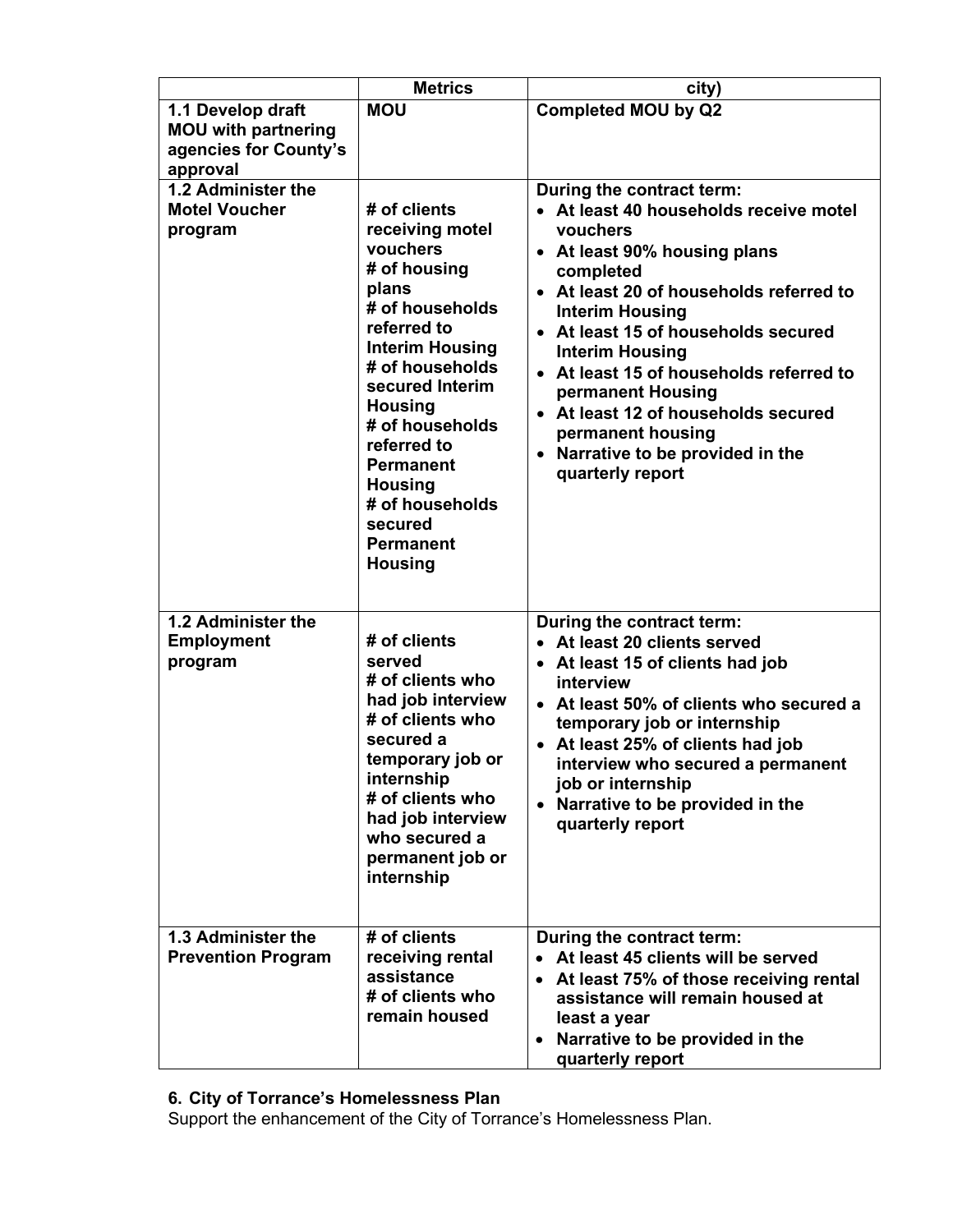| <b>Key Activities</b>                                                                                 | <b>Performance</b><br><b>Metrics</b>          | <b>Planned Outcomes</b>                                                                                                                                        |
|-------------------------------------------------------------------------------------------------------|-----------------------------------------------|----------------------------------------------------------------------------------------------------------------------------------------------------------------|
| 1.1 Develop and execute a<br><b>MOU with City of Torrance for</b><br>the County's approval            | <b>MOU</b>                                    | <b>Executed MOU by Q1</b>                                                                                                                                      |
| 1.2 Conduct RFP to retain a<br>contractor to assist with the<br>development of the plan               | <b>RFP</b>                                    | Contractor is retained by Q2                                                                                                                                   |
| <b>1.3 Conduct community</b><br>engagement meetings and<br>listening sessions                         | Outreach plan<br># of sessions                | <b>During the Contract Term:</b><br><b>Completed Outreach Plan</b><br>At least 5 sessions hosted<br>Narrative to be provided in the<br><b>Quarterly Report</b> |
| 1.4 Conduct assessment of<br>community experiencing<br>homelessness in the city of<br><b>Torrance</b> | <b>Assessment</b>                             | <b>Completed Assessment by Q3</b><br>Narrative to be provided in the<br><b>Quarterly Report</b>                                                                |
| 1.5 Complete development of<br>a Homeless Plan for the city of<br><b>Torrance</b>                     | <b>Homelessness</b><br>Implementation<br>Plan | <b>Finalized Homelessness Plan</b><br>during the contract term<br>Narrative to be provided in the<br>$\bullet$<br><b>Quarterly Report</b>                      |
| 1.6 City Council adoption                                                                             | <b>Council</b><br>approval                    | Narrative to be provided in the<br><b>Quarterly Report</b>                                                                                                     |

### **7. City of Redondo Beach Enhanced Response Pilot Program**

Fund the Redondo Beach Enhanced Response Pilot Program that will serve people experiencing homelessness in the criminal justice system with the goal to curtail their criminal cycle of drug, alcohol, quality of life, and theft offenses by making it easier for them to accept and receive offered services with a hands-on approach. In coordination with the City of Redondo Beach and LA County Superior Court, "Homeless Court" days will be hosted to refer defendants with to housing navigators.

| <b>Key Activities</b>                                                                                                                                                                                                    | <b>Performance Metrics</b>                                                             | <b>Planned Outcomes</b>                   |
|--------------------------------------------------------------------------------------------------------------------------------------------------------------------------------------------------------------------------|----------------------------------------------------------------------------------------|-------------------------------------------|
| 1.1 Develop and execute a<br><b>MOU with City of Redondo</b><br><b>Beach for County's review</b>                                                                                                                         | <b>MOU</b>                                                                             | <b>Executed MOU by Q1</b>                 |
| 1.2 The Redondo Beach<br>Prosecutors issue referrals of<br>homeless individuals with<br>misdemeanor<br>offenses to begin the process<br>of services and housing<br>connections as an alternative<br>to jail and/or fines | # of referrals of<br>misdemeanor cases<br>for each "homeless"<br>court" scheduled date | At least 30 referrals for each<br>quarter |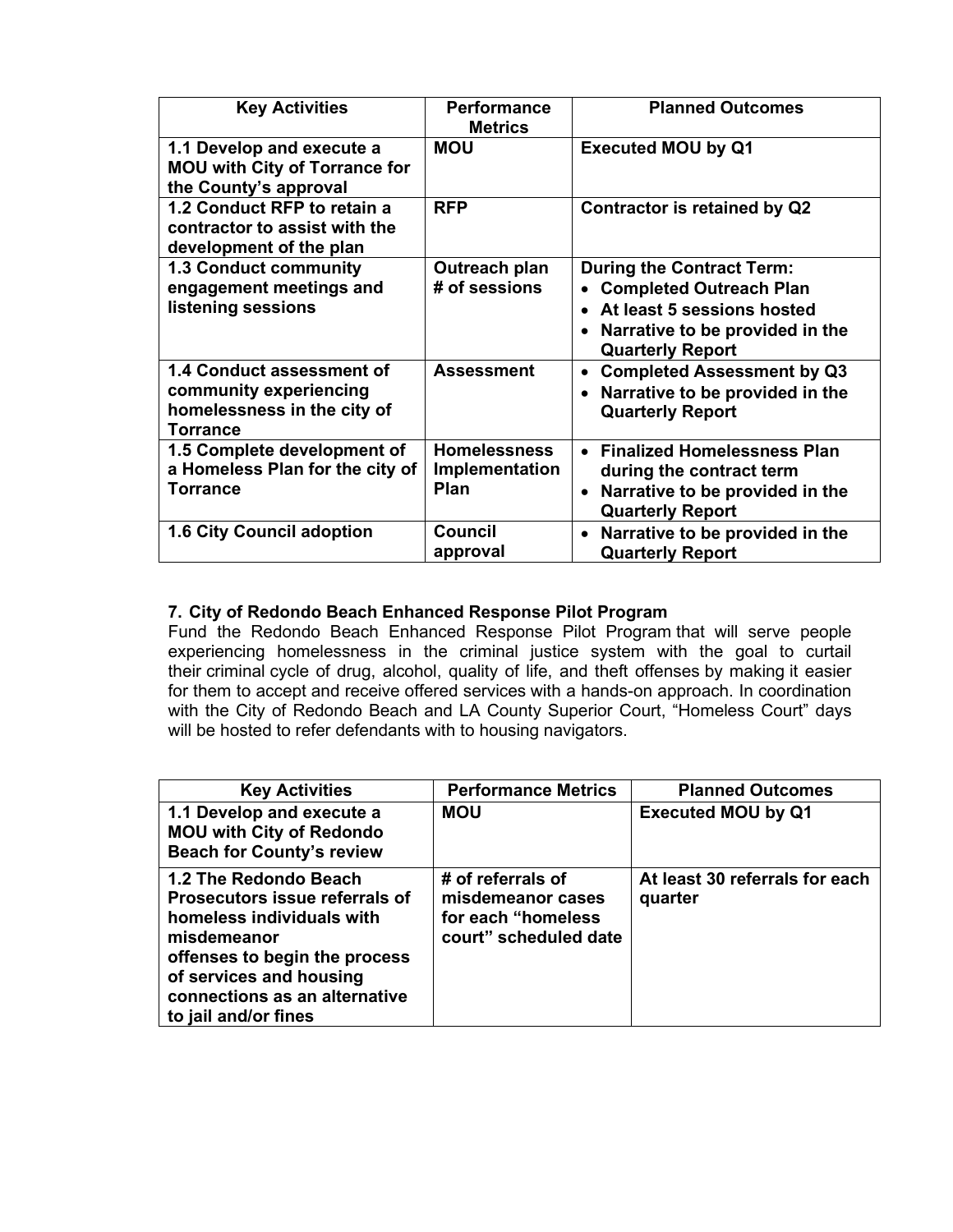| 1.3 The assigned<br>navigator will attend court<br>hearings on designated<br>"homeless court" date for<br>Redondo Beach and serve the<br>clients | # of clients served<br># of clients who<br>completed Housing<br>Plan<br># of clients referred<br>to permanent<br>housing<br># of clients who<br>secured permanent<br>housing<br># of clients referred<br>to interim housing<br># of clients who<br>secured interim<br>housing | For each quarter:<br>• At least 30 clients<br>served<br>• At least 90% of clients<br>who completed Housing<br><b>Plan</b><br>• At least 15 clients<br>referred to permanent<br>housing<br>At least 10 of clients<br>who secure permanent<br>housing<br>• At least 20 clients<br>referred to interim<br>housing<br>• At least 15 clients who<br>secured interim housing<br>Narrative to be provided in<br>the quarterly report |
|--------------------------------------------------------------------------------------------------------------------------------------------------|-------------------------------------------------------------------------------------------------------------------------------------------------------------------------------------------------------------------------------------------------------------------------------|-------------------------------------------------------------------------------------------------------------------------------------------------------------------------------------------------------------------------------------------------------------------------------------------------------------------------------------------------------------------------------------------------------------------------------|
| <b>Redondo Beach</b><br><b>2021Homeless Census Report</b>                                                                                        | <b>Report</b>                                                                                                                                                                                                                                                                 | <b>Completed report during</b><br>the contract term                                                                                                                                                                                                                                                                                                                                                                           |

### **8. Administration/Oversight**

Coordinate the oversight of Innovation Fund Projects to ensure program goals and reporting processes are being met within each task timeline as outlined in the Statement of Work between the SBCCOG and Regional Homelessness Coordination Services Contract.

| <b>Key Activities</b>                                                                                       | <b>Performance Metrics</b>                                                 | <b>Planned Outcomes</b>                                               |
|-------------------------------------------------------------------------------------------------------------|----------------------------------------------------------------------------|-----------------------------------------------------------------------|
| 1.1 Oversight and technical<br>assistance of the included<br>programs                                       | # of meetings/calls<br><b>Evaluation</b><br><b>Quarterly Report</b><br>A&P | <b>Monthly evaluation</b><br>At least 6 meetings<br>per contract year |
| 1.2 Develop and submit<br>quarterly reports to the<br>funder and participate in<br>program monitoring calls | # of quarterly reports<br># of calls                                       | At least 1 quarterly<br>report<br>At least 1 call per<br>quarter      |

### **Task 5: State Emergency Funds**

- A. COVID-19 Response: In order to mitigate the spread of COVID-19 among PEH and all residents of the Los Angeles County, the County has allocated a portion of the State Emergency Funds to assist COGs and cities. State Emergency Funds must be encumbered by COGs and cities before June 30, 2020, otherwise the funding will no longer be available for use. The County is not responsible for any encumbrances, services, or expenditures of COVID-19 Response hygiene funding made after June 30, 2020.
	- Deliverable: Funding is available immediately to COGs for the following components: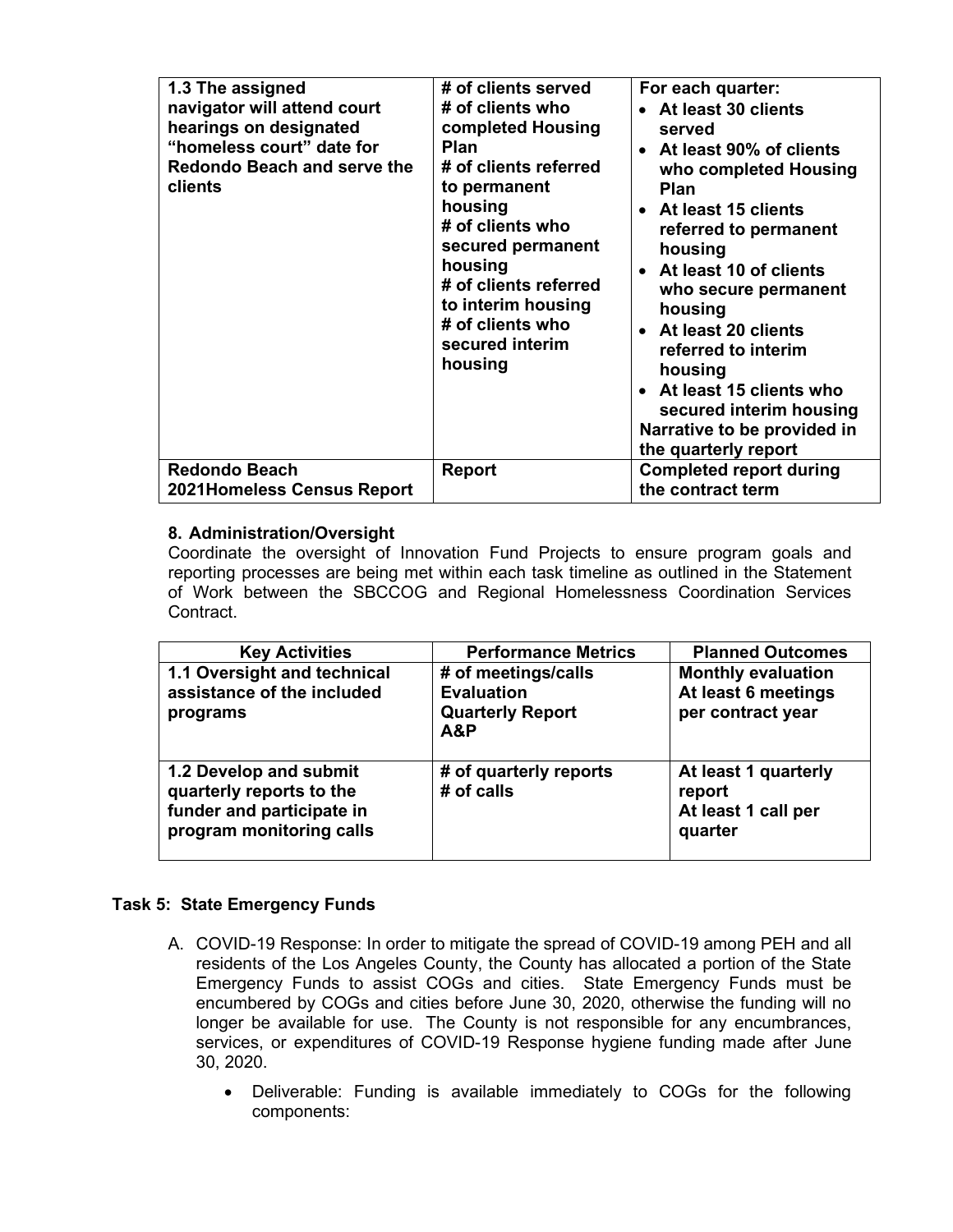- 1. Portable handwashing stations;
- 2. Deployment of portable toilets;
- 3. Utilization of existing facilities to provide access to hygiene opportunities for PEH; and/or
- 4. Provision of incentives to private businesses within cities to allow PEH to utilize hygiene facilities.

### **Section III. Reporting and Documentation**

SBCCOG shall provide quarterly reports and invoices, describing progress made on items in Tasks 1, 2, 3, and 5 listed above. A final report will be due to the County prior to contract expiration describing how each item of all Tasks were completed.

All reports and invoices shall be submitted to the County Chief Executive Office – Homeless Initiative at the following email addresses:

> Ashlee Oh [AOh@ceo.lacounty.gov](mailto:mberkson@ceo.lacounty.gov) and copy [hiadmin@ceo.lacounty.gov](mailto:hiadmin@ceo.lacounty.gov)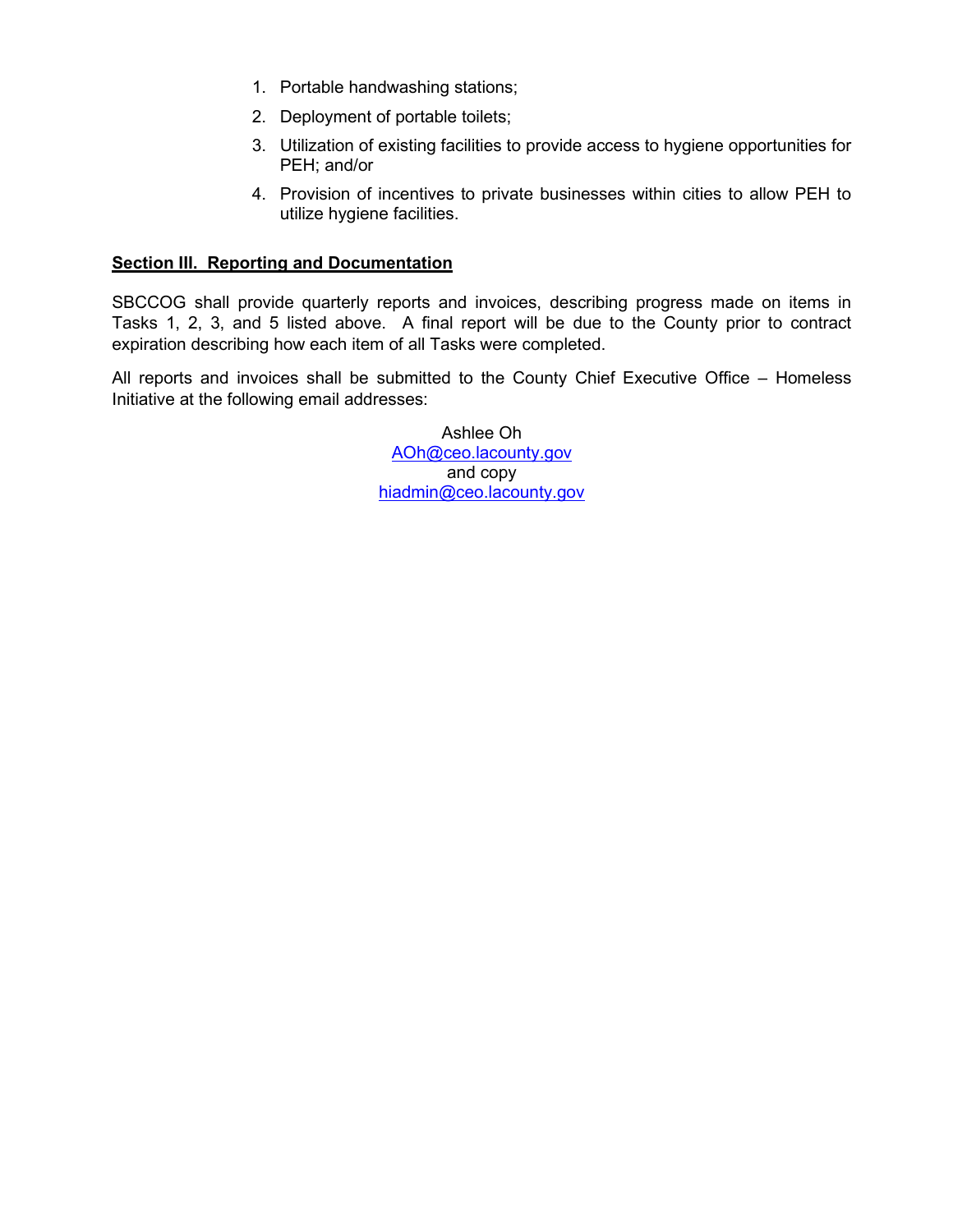## **PRICING SCHEDULE**

#### **Maximum Contract Amount Not to Exceed: \$ 945,057**

Up to 159,054 of the total contract budget is to be paid by County of Los Angeles for SBCCOG operation costs including personnel as well as non-personnel expenses such as office lease, grant writing, equipment, training, and education materials for Regional Coordination activities.

Up to \$739,685 of the total Contract budget is for SBCCOG's approved plan for utilization of Innovation Funds. The County may pay up to 20% of SBCCOG's total Innovation Funds allocation upon County's approval of SBCCOG's plan for utilization of Innovation Funds. The remaining Innovation Funds sum shall be paid out over the term of the agreement.

In response to the Novel Coronavirus (COVID-19) Pandemic, \$46,318 in State Emergency Funds will be allocated to SBCCOG to increase the availability of hygiene facilities for people experiencing homelessness. State Emergency Funds must be encumbered by COGs and cities before June 30, 2020, otherwise the funding will no longer be available for use. State funds are to be encumbered through sub-contract or purchase order for hygiene needs no later than June 30, 2020, but as stated in this SOW, the Contractor shall expend all State funding within three months of execution of contract Amendment 1.

| <b>Expenses</b>                                                                               | <b>Budget</b> |
|-----------------------------------------------------------------------------------------------|---------------|
| Regional Coordination: Submission of the Silvernest Pilot<br>Program concept paper:<br>Task 1 | \$13,195      |
| Regional Coordination: Operational Costs for Tasks 2 & Task 3)                                | \$145,859     |
| <b>Subtotal</b>                                                                               | \$159,054     |
| SBCCOG Innovation Funds: Task 4 (See Exhibit B2-B for<br>funding breakdown)                   | \$739,685     |
| <b>Subtotal</b>                                                                               | \$739,685     |
| COVID-19 Response: Task 5                                                                     | \$46,318      |
| <b>Subtotal</b>                                                                               | \$46,318      |
| <b>Grand Total with Innovation Funds</b>                                                      | \$945,057     |

When the Board approves future fiscal year funding allocations for Measure H, the contract may be amended to increase the contract budget.

\*Changes within line items and/or categories require written authorization from the County Project Manager. Written authorization may be defined to include letter, email, and fax. A contract amendment or change notice is not required for changes within line items and/or categories, not to exceed the maximum contract amount.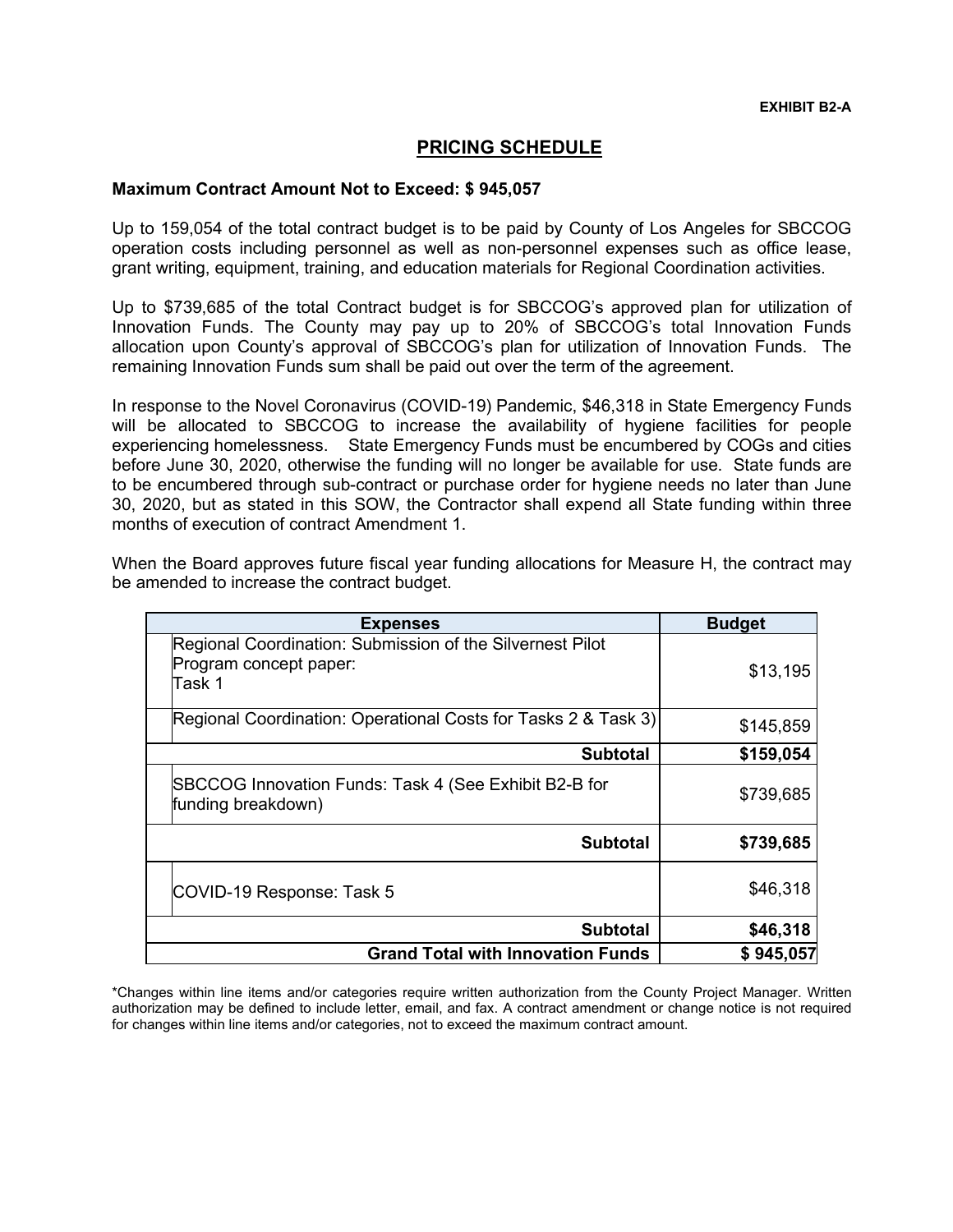## **SBCCOG: Innovation Funds**

## **A. Home Sharing Pilot Program**

| <b>PROGRAM BUDGET</b>                   |                                |       |              |              |
|-----------------------------------------|--------------------------------|-------|--------------|--------------|
| <b>STAFFING COSTS</b>                   |                                |       |              |              |
| <b>Position</b>                         | <b>FTE/12</b><br><b>Months</b> | Rate  | <b>Hours</b> | <b>Total</b> |
| Senior Project Manager                  |                                | \$105 | 75           | \$7,875      |
| Analysts                                |                                | \$62  | 382.21       | \$23,697     |
| Paid Intern                             |                                | \$25  | 337.12       | \$8,428      |
| \$40,000<br><b>STAFFING SUBTOTAL</b>    |                                |       |              |              |
| <b>OPERATIONS EXPENSES</b>              |                                |       |              |              |
| Silvernest online home sharing platform |                                |       |              | \$10,000     |
| <b>OPERATIONS SUBTOTAL</b>              |                                |       | \$10,000     |              |
|                                         |                                |       | TOTAL        | \$50,000     |

# **B. Safe Parking Pilot Program**

| <b>PROGRAM BUDGET</b>                                              |                                                                                                                                                                                                                                |       |                            |           |
|--------------------------------------------------------------------|--------------------------------------------------------------------------------------------------------------------------------------------------------------------------------------------------------------------------------|-------|----------------------------|-----------|
| <b>STAFFING COSTS</b>                                              |                                                                                                                                                                                                                                |       |                            |           |
| <b>Position</b>                                                    | <b>FTE/12</b><br><b>Months</b>                                                                                                                                                                                                 | Rate  | <b>Hours</b>               | Total     |
| Senior Project Manager                                             |                                                                                                                                                                                                                                | \$105 | 174.28                     | \$18,300  |
| Analysts                                                           |                                                                                                                                                                                                                                | \$62  | 350                        | \$21,700  |
| <b>STAFFING SUBTOTAL</b><br>\$40,000                               |                                                                                                                                                                                                                                |       |                            |           |
| <b>OPERATIONS EXPENSES</b>                                         |                                                                                                                                                                                                                                |       |                            |           |
| max of 180 total nights                                            | Provide safe parking spaces for an estimated 10-15 vehicles at a cost of<br>\$30 per night per car for to cover costs of security, sanitation, case<br>management, food, lot fee, background check, financial assistance for a |       |                            | \$92,500  |
| Help pay for DMV registration and needed car repairs up to \$7,500 |                                                                                                                                                                                                                                |       |                            | \$7,500   |
|                                                                    |                                                                                                                                                                                                                                |       | <b>OPERATIONS SUBTOTAL</b> | \$100,000 |
|                                                                    |                                                                                                                                                                                                                                |       | <b>TOTAL</b>               | \$140,000 |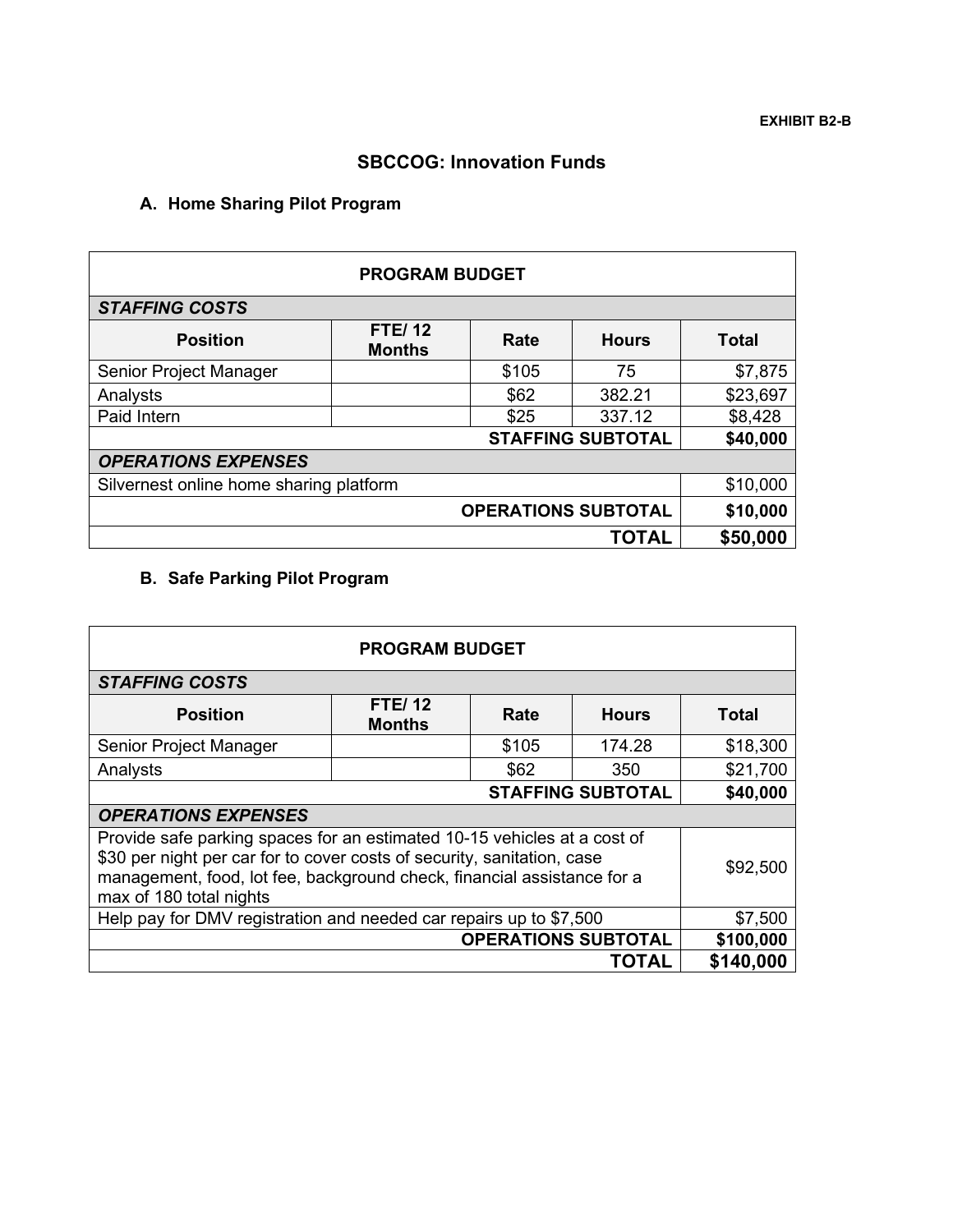## **C. Ordinances/Interim Housing**

| <b>PROGRAM BUDGET</b>                                                                                                                                                                  |                                |       |              |          |
|----------------------------------------------------------------------------------------------------------------------------------------------------------------------------------------|--------------------------------|-------|--------------|----------|
| <b>STAFFING COSTS</b>                                                                                                                                                                  |                                |       |              |          |
| <b>Position</b>                                                                                                                                                                        | <b>FTE/12</b><br><b>Months</b> | Rate  | <b>Hours</b> | Total    |
| Senior Project Manager                                                                                                                                                                 |                                | \$105 | 10           | \$1,050  |
| Analysts                                                                                                                                                                               |                                | \$62  | 176.61       | \$10,950 |
| \$12,000<br><b>STAFFING SUBTOTAL</b>                                                                                                                                                   |                                |       |              |          |
| <b>OPERATIONS EXPENSES</b>                                                                                                                                                             |                                |       |              |          |
| Work with member cities to conduct feasibility studies to<br>determine the potential of providing an emergency shelter or other type<br>of interim housing site. Not to exceed \$8,000 |                                |       |              | \$8,000  |
| <b>OPERATIONS SUBTOTAL</b><br>\$8,000                                                                                                                                                  |                                |       |              |          |
|                                                                                                                                                                                        |                                |       | ΤΟΤΑΙ        | \$20,000 |

# **D. Education and Training**

| <b>PROGRAM BUDGET</b>                |                                |       |              |              |
|--------------------------------------|--------------------------------|-------|--------------|--------------|
| <b>STAFFING COSTS</b>                |                                |       |              |              |
| <b>Position</b>                      | <b>FTE/12</b><br><b>Months</b> | Rate  | <b>Hours</b> | <b>Total</b> |
| Senior Project Manager               |                                | \$105 | 35           | \$3,675      |
| Analysts                             |                                | \$62  | 311.7        | \$19,325     |
|                                      |                                |       |              |              |
| <b>STAFFING SUBTOTAL</b><br>\$23,000 |                                |       |              |              |
| <b>OPERATIONS EXPENSES</b>           |                                |       |              |              |
| Printing                             |                                |       |              | \$500        |
| \$6,500<br>Development of 1 PSA      |                                |       |              |              |
| <b>OPERATIONS SUBTOTAL</b>           |                                |       |              | \$7,000      |
|                                      |                                |       | TOTAL        | \$30,000     |

## **E. Client Aid/Flex Funds**

| <b>PROGRAM BUDGET</b>    |                                |       |              |              |
|--------------------------|--------------------------------|-------|--------------|--------------|
| <b>STAFFING COSTS</b>    |                                |       |              |              |
| <b>Position</b>          | <b>FTE/12</b><br><b>Months</b> | Rate  | <b>Hours</b> | <b>Total</b> |
| Senior Project Manager   |                                | \$105 | 45           | \$4,725      |
| Analysts                 |                                | \$62  | 189.92       | \$11,775     |
| <b>STAFFING SUBTOTAL</b> |                                |       |              | \$16,500     |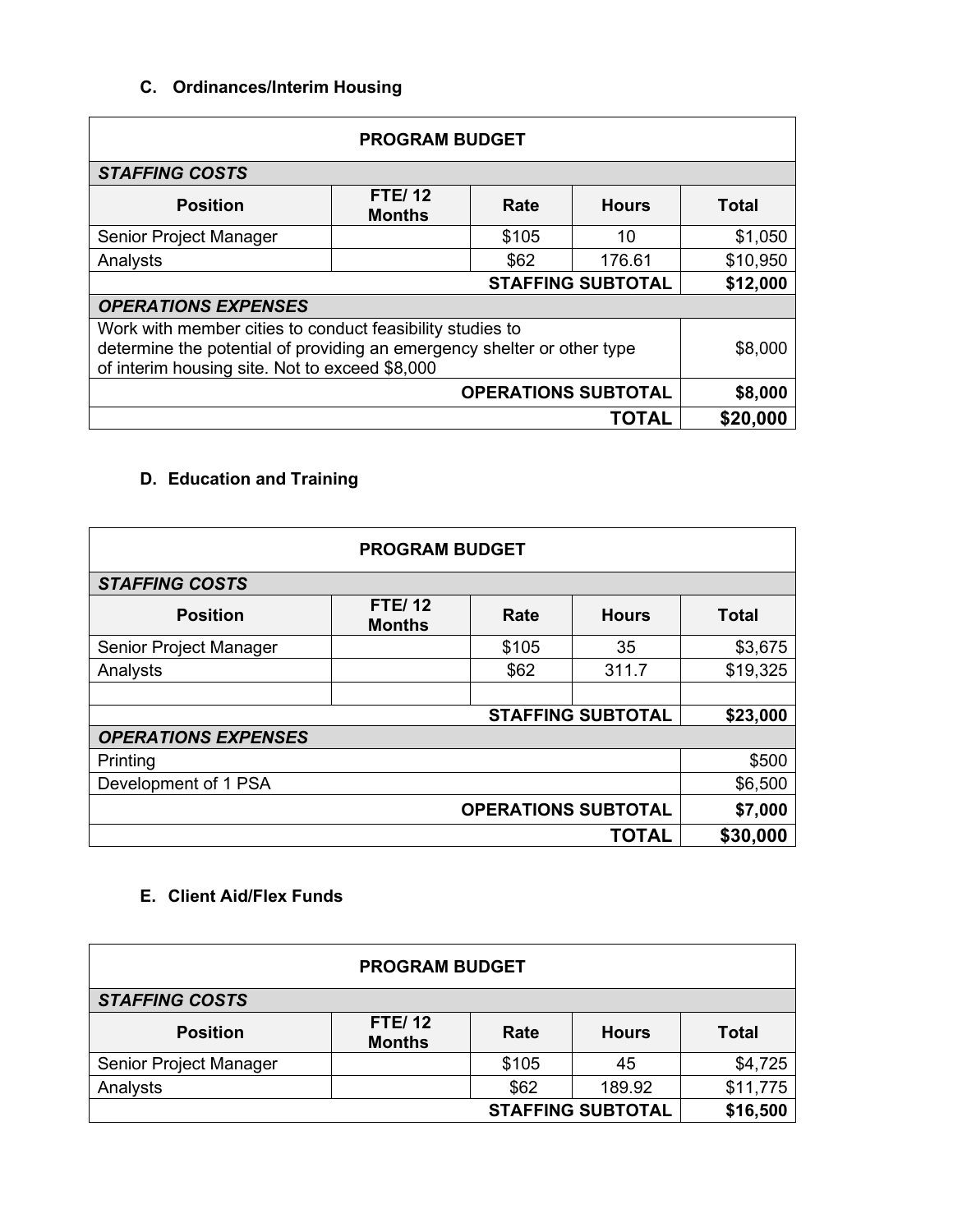| <b>OPERATIONS EXPENSES</b>                                                                                                                                          |           |
|---------------------------------------------------------------------------------------------------------------------------------------------------------------------|-----------|
| 1-3 night stay in a motel prior to employment, housing, or medical<br>appointment or housing interview (\$100/night; max of \$300/person) max of<br>50 people       |           |
| Emergency fund for law enforcement to access motel vouchers for<br>vulnerable populations (i.e. 65+, pregnant female, family with young<br>children)                | \$23,500  |
| Entrance fee for any type of mental health or substance use treatment<br>facility and/or pay for transportation to get to location                                  |           |
| Rental assistance/prevention - backpay of rent and/or moving expenses to<br>get client into more affordable housing (up to max of \$2,000/person); max<br>50 people | \$100,000 |
| <b>OPERATIONS SUBTOTAL</b>                                                                                                                                          | \$123,500 |
| <b>TOTAL</b>                                                                                                                                                        | \$140,000 |

# **F. City of Torrance Homelessness Plan**

| <b>PROGRAM BUDGET</b>                       |                            |      |              |              |
|---------------------------------------------|----------------------------|------|--------------|--------------|
| <b>STAFFING COSTS</b>                       |                            |      |              |              |
| <b>Position</b>                             | FTE/12-18<br><b>Months</b> | Rate | <b>Hours</b> | <b>Total</b> |
|                                             |                            |      |              | \$0          |
| \$0<br><b>STAFFING SUBTOTAL</b>             |                            |      |              |              |
| <b>OPERATIONS EXPENSES</b>                  |                            |      |              |              |
| Contractor to develop the Homelessness Plan |                            |      |              | \$50,000     |
| <b>OPERATIONS SUBTOTAL</b>                  |                            |      | \$50,000     |              |
|                                             |                            |      | <b>TOTAL</b> | \$50,000     |

# **G. City of Redondo Beach – Enhanced Response Pilot Program**

| <b>PROGRAM BUDGET</b>                                                     |                            |                                    |                          |              |
|---------------------------------------------------------------------------|----------------------------|------------------------------------|--------------------------|--------------|
| <b>STAFFING COSTS</b>                                                     |                            |                                    |                          |              |
| <b>Position</b>                                                           | FTE/12-18<br><b>Months</b> | Rate                               | <b>Hours</b>             | <b>Total</b> |
| <b>Police Officer Overtime</b>                                            | 12 mo.                     | \$100/hour                         | 700/year                 | \$70,000     |
| <b>Prosecutors</b>                                                        | 12 mo.                     | \$22,643.50/year<br>per prosecutor | 2600-3060/year           | \$34,618     |
| Contract attorneys<br>(backfill)                                          | 12 mo.                     | \$110/hour                         | 150/year                 | \$20,669     |
|                                                                           |                            |                                    | <b>STAFFING SUBTOTAL</b> | \$125,287    |
|                                                                           |                            |                                    |                          |              |
| <b>OPERATIONS EXPENSES</b>                                                |                            |                                    |                          |              |
| <b>Special Services</b><br>(i.e., psychiatrist,<br>therapy, mental health | 12 mo.                     | \$801.60/month                     | 520-1000<br>hours/year   | \$90,381     |